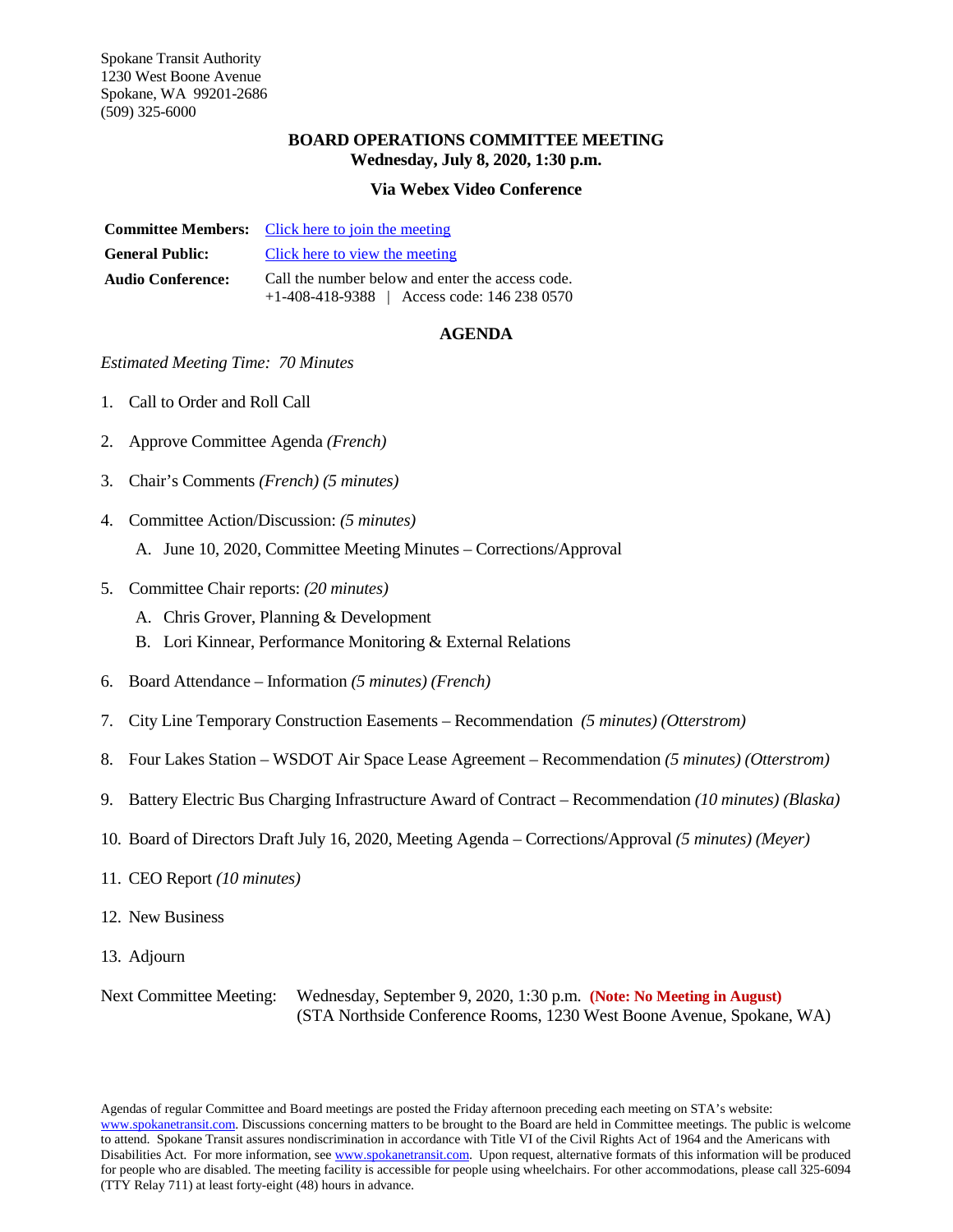#### **BOARD OPERATIONS COMMITTEE MEETING**

#### July 8, 2020

AGENDA ITEM  $2$  : APPROVE COMMITTEE AGENDA

**REFERRAL COMMITTEE:** N/A

**SUBMITTED BY:** Al French, Committee Chair

#### **SUMMARY**

At this time, the Board Operations Committee will review the meeting agenda.

**RECOMMENDATION TO COMMITTEE:** Approve agenda.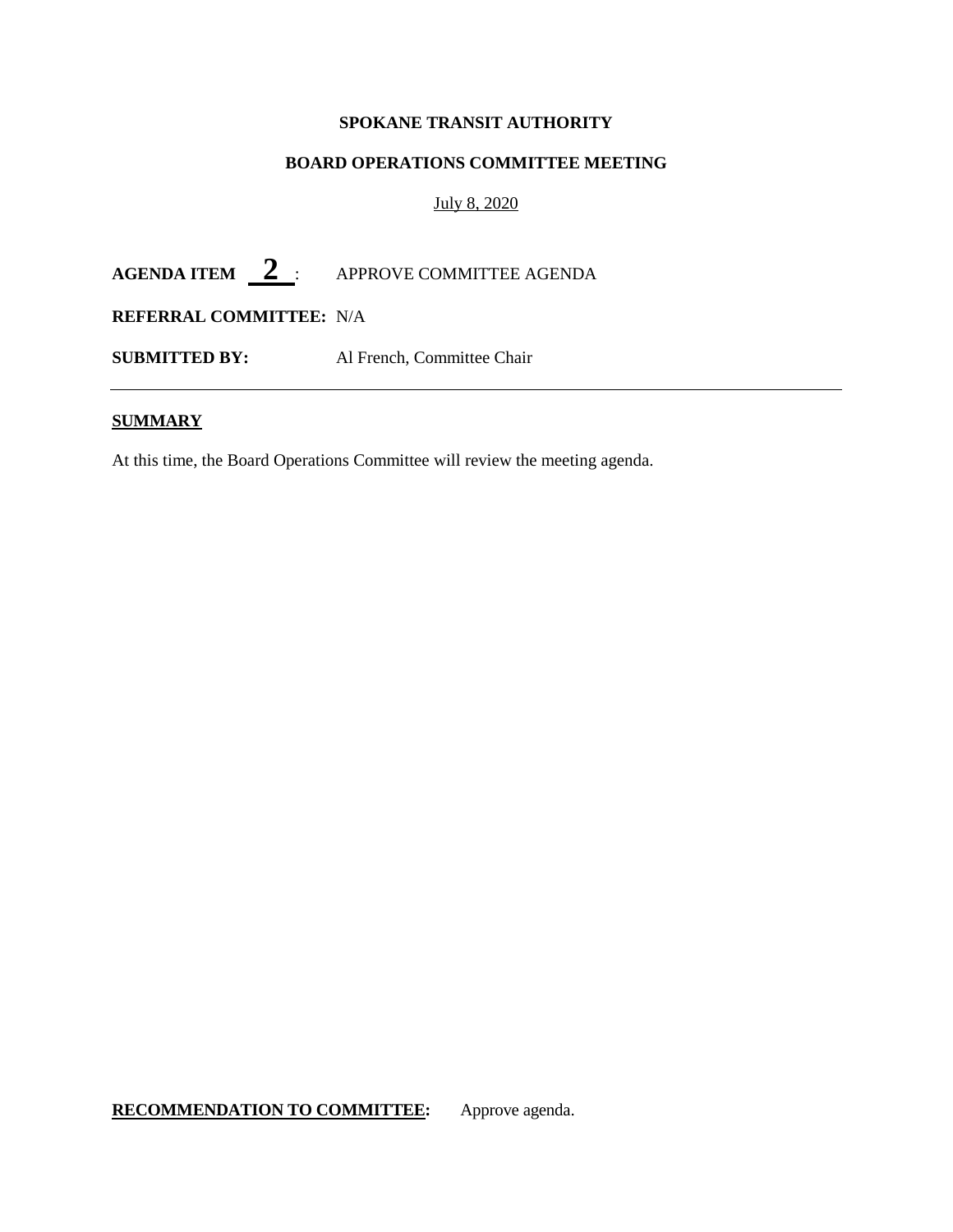#### **BOARD OPERATIONS COMMITTEE MEETING**

#### July 8, 2020

AGENDA ITEM  $\frac{3}{100}$  **:** BOARD OPERATIONS COMMITTEE CHAIR'S REPORT **REFERRAL COMMITTEE:** N/A

**SUBMITTED BY:** Al French, Committee Chair

#### **SUMMARY**

Mr. French will take this opportunity to discuss topics of interest regarding Spokane Transit.

#### **RECOMMENDATION TO COMMITTEE:** Receive report.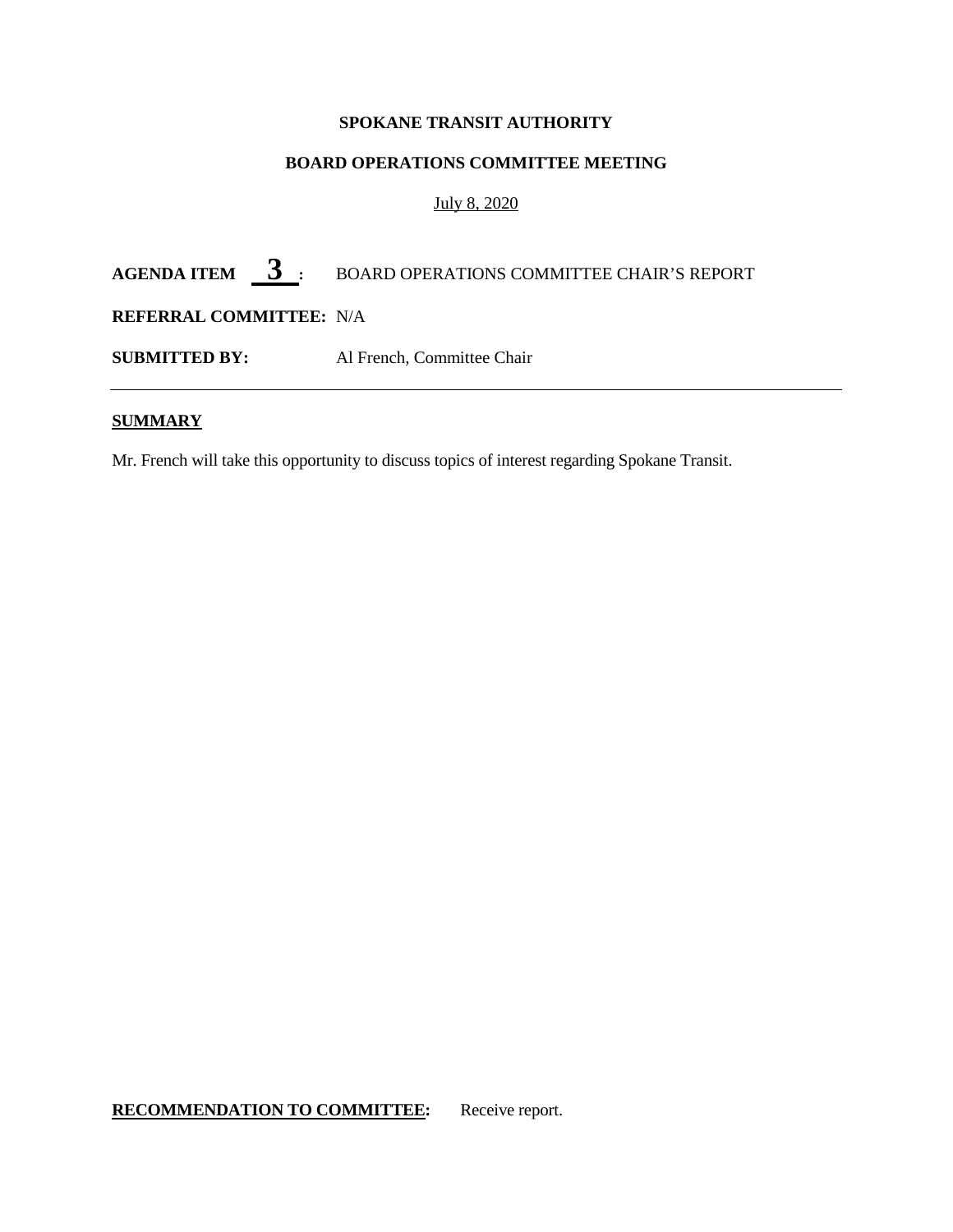#### **BOARD OPERATIONS COMMITTEE MEETING**

#### July 8, 2020

|  | <b>AGENDA ITEM <math>4A</math></b> : MINUTES OF THE JUNE 10, 2020, COMMITTEE MEETING - |
|--|----------------------------------------------------------------------------------------|
|  | <b>CORRECTIONS AND/OR APPROVAL</b>                                                     |
|  |                                                                                        |

## **REFERRAL COMMITTEE:** N/A

**SUBMITTED BY:** Kathleen Roberson Executive Assistant to the Chief Financial Officer

#### **SUMMARY**

The June 10, 2020, meeting minutes are attached for your information, correction and/or approval.

RECOMMENDATION TO COMMITTEE: Corrections and / or approval.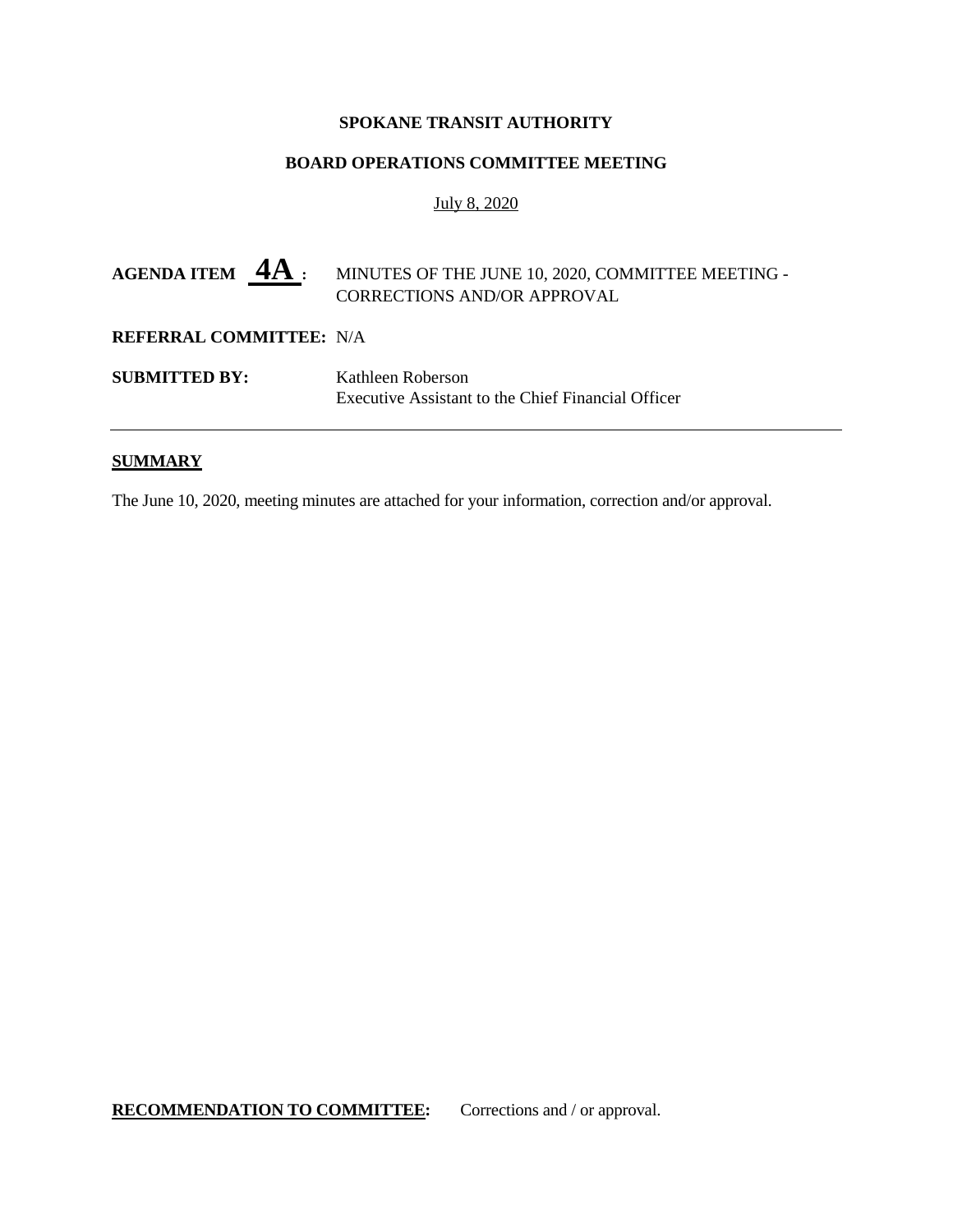Spokane Transit Authority 1230 West Boone Avenue Spokane, Washington 99201-2686 (509) 325-6000

#### **BOARD OPERATIONS COMMITTEE MEETING**

Draft Minutes of the June 10, 2020 Meeting Via Webex Video Conference

#### **MEMBERS PRESENT**

Al French, Spokane County, *Chair* Pamela Haley, City of Spokane Valley, Chair Pro Tempore Chris Grover, Small Cities Representative (Cheney), *Planning & Development Committee Chair* E. Susan Meyer, Chief Executive Officer, *Ex-officio*

#### **STAFF PRESENT**

Emily Arneson, *Ombudsman & Accessibility Officer* Steve Blaska, *Chief Operations Officer* Dana Infalt, *Clerk of the Authority* Monique Liard, *Chief Financial Officer* Karl Otterstrom, *Director of Planning & Development* Brandon Rapez-Betty, *Director of Communications & Customer Service* Nancy Williams, *Director of Human Resources & Labor Relations*

#### **MEMBERS ABSENT**

Lori Kinnear, City of Spokane, *Performance Monitoring & External Relations Committee Chair*

#### **PROVIDING LEGAL COUNSEL**

Laura McAloon, McAloon Law PLLC

#### **1. CALL TO ORDER AND ROLL CALL**

Chair French called the meeting to order at 1:30 p.m. and Ms. Infalt noted the attendees for the record.

#### **2. APPROVE COMMITTEE AGENDA**

*Mr. Grover moved to approve the agenda, Mr. French seconded and the motion passed unanimously.*

#### **3. CHAIR'S COMMENTS**

Mr. French complimented STA for doing a great job responding to the events of the past few weekends and being able to maintain service throughout these challenging times. Kudos to staff.

#### **4. COMMITTEE ACTION/DISCUSSION**

#### **a. March 11, 2020 Committee Minutes**

*Mr. Grover moved to approve the March 11, 2020, committee meeting minutes as submitted, Mr. French seconded and the motion passed unanimously.*

#### **5. RESPONSE TO COVID-19 CONDITIONS, DRAFT AGENDA FOR JULY 1, 2020 BOARD WORKSHOP**

Ms. Liard presented information on STA's preliminary assumptions in response to COVID-19 and its impact on revenue. The pandemic will likely have a drastic negative impact on sales tax and fare revenue, with an estimated combined and cumulative revenue loss between \$78.3 million and \$126.3 million for the 2021-2026 forecast period compared to the 2019 Small Starts scenario.

#### *Ms. Haley joined the meeting at 1:41 p.m.*

The Committee affirmed STA's economic recovery assessment and core assumptions as follows:

- Ensure Financial Resilience
- $\triangleright$  Maintain Service Quality & State of Good Repair
- Deliver *STA Moving Forward*
- $\triangleright$  Uphold commitment to deliver City Line on-time and within budget

There were no changes to the proposed agenda for the Board of Directors Workshop scheduled for July 1, 2020.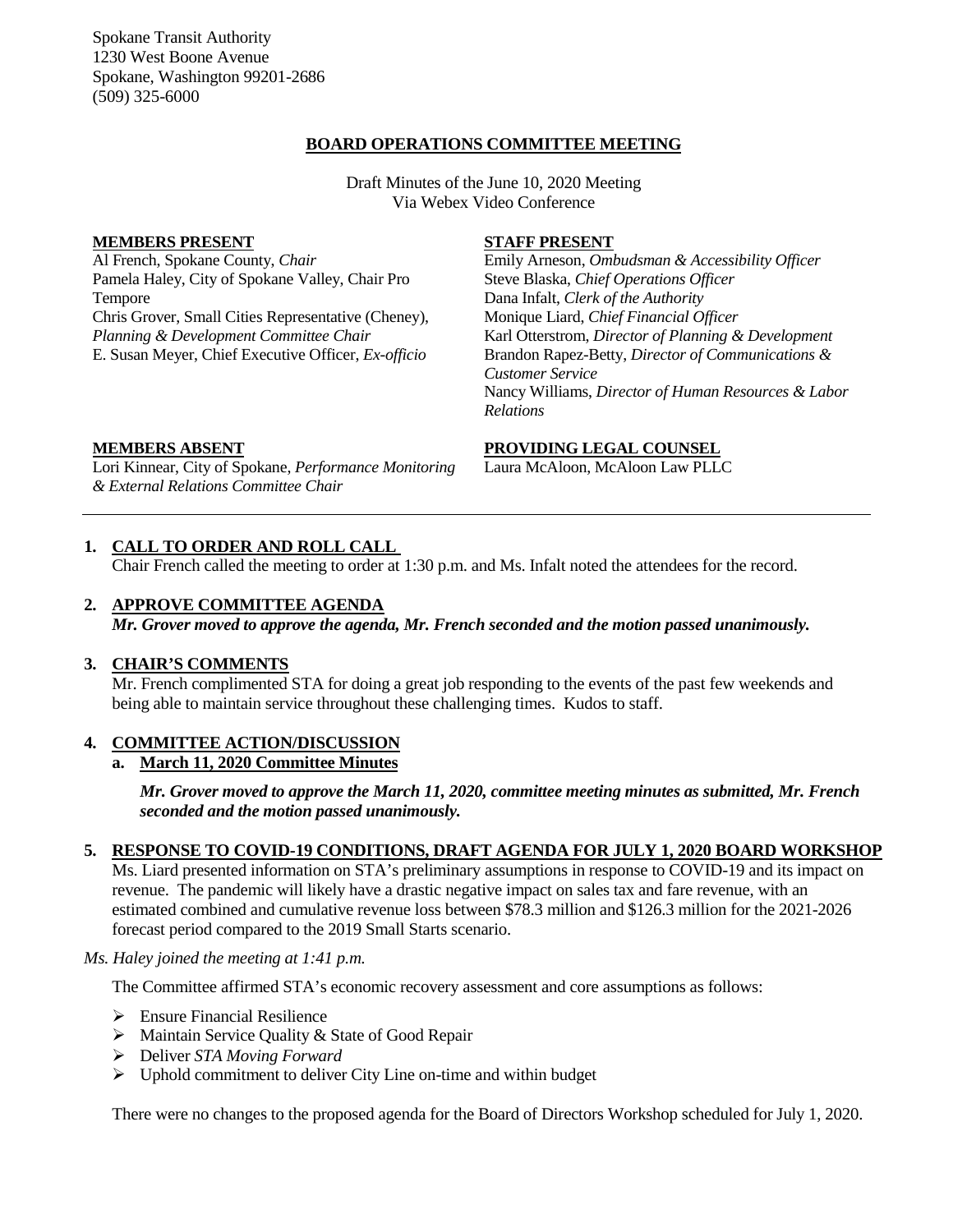### **6. CITY LINE TEMPORARY CONSTRUCTION EASEMENT ACQUISITION RATIFICATION**

Mr. Otterstrom presented information on the purchase of a temporary construction easement from Gonzaga University acquired in April 2020. Board approval for the acquisition was inadvertently omitted from the property acquisitions approved by the Board at its March meeting. In consultation with STA legal counsel and the Board Chair, the CEO approved the easement, subject to subsequent Board ratification.

*Mr. Grover moved to recommend the Board ratify the Temporary Construction Easement previously acquired on parcel no. 35171.2504 at the southeast corner of Cincinnati Street and Sharp Avenue between The Corporation of Gonzaga University and the Spokane Transit Authority for \$4,200, and forward to the Board consent agenda. Ms. Haley seconded and the motion passed unanimously.*

## **7. CIP PROJECT BUDGETARY CHANGE APPROVAL**

Ms. Liard presented information on three Capital Improvement Program (CIP) projects that have budget increases greater than 10% and require Board approval. The aggregate increase of the three projects is \$675,923, or 1% of the 2020 approved capital budget of \$63.4 million.

*Mr. Grover moved to recommend the Board approve budgetary changes for three CIP projects: 1) Four Lakes Station for an increase of \$589,500; 2) 2020 Vanpool Replacement for an increase of \$52,788; and, 3) Phone System replacement for an increase of \$33,635 in accordance with Resolution No. 702-13, and forward to the Board consent agenda. Ms. Haley seconded and the motion passed unanimously.*

## **8. BOARD OF DIRECTORS AGENDA JUNE 18, 2020**

*Mr. Grover moved to approve the Board agenda as presented, Ms. Haley seconded and the motion passed unanimously.*

## **9. CEO REPORT**

Ridership has started to increase as more people return to work in Phase 2. STA will add back Commuter Express Service beginning Monday, June 15, which is about an 11% service increase. At the low point, ridership on fixed route was down 70%. Currently, ridership is down about 50% from pre-COVID numbers.

The Department of Labor & Industries (L&I) has put transit operators in the moderate risk category for virus transmission and are required to wear a M5, KN95, or N95 facemask, with limited exceptions for health reasons. Because of this requirement, the 20,000 cloth face coverings received from the Federal Transit Administration and the Emergency Coordination Center cannot be used by STA's coach and van operators. STA requires that passengers wear face coverings and will share the supply with passengers to encourage compliance.

STA is testing Plexiglas barriers in the buses between the driver and passengers. If the barriers are effective, STA will be able to outfit the entire fleet within about nine weeks. Mr. French said the County purchasing department has negotiated incredible prices for personal protective equipment, including masks, gloves, sanitizer, and Plexiglas. He encouraged STA to contact Tony Hall in the purchasing department to take advantage of the special pricing. Mr. Blaska will follow-up.

On July 1, STA will resume fare collection for all services: fixed route, paratransit, and vanpool and front door boarding on fixed route buses. Committee members concurred with the decision.

STA worked with the Spokane Police Department (SPD) during the recent Sunday protests to close the Plaza and limit bus service inside the exclusion zone set by the SPD. STA will continue to work with the SPD to comply with their directives and still provide service to customers traveling to a peaceful demonstration.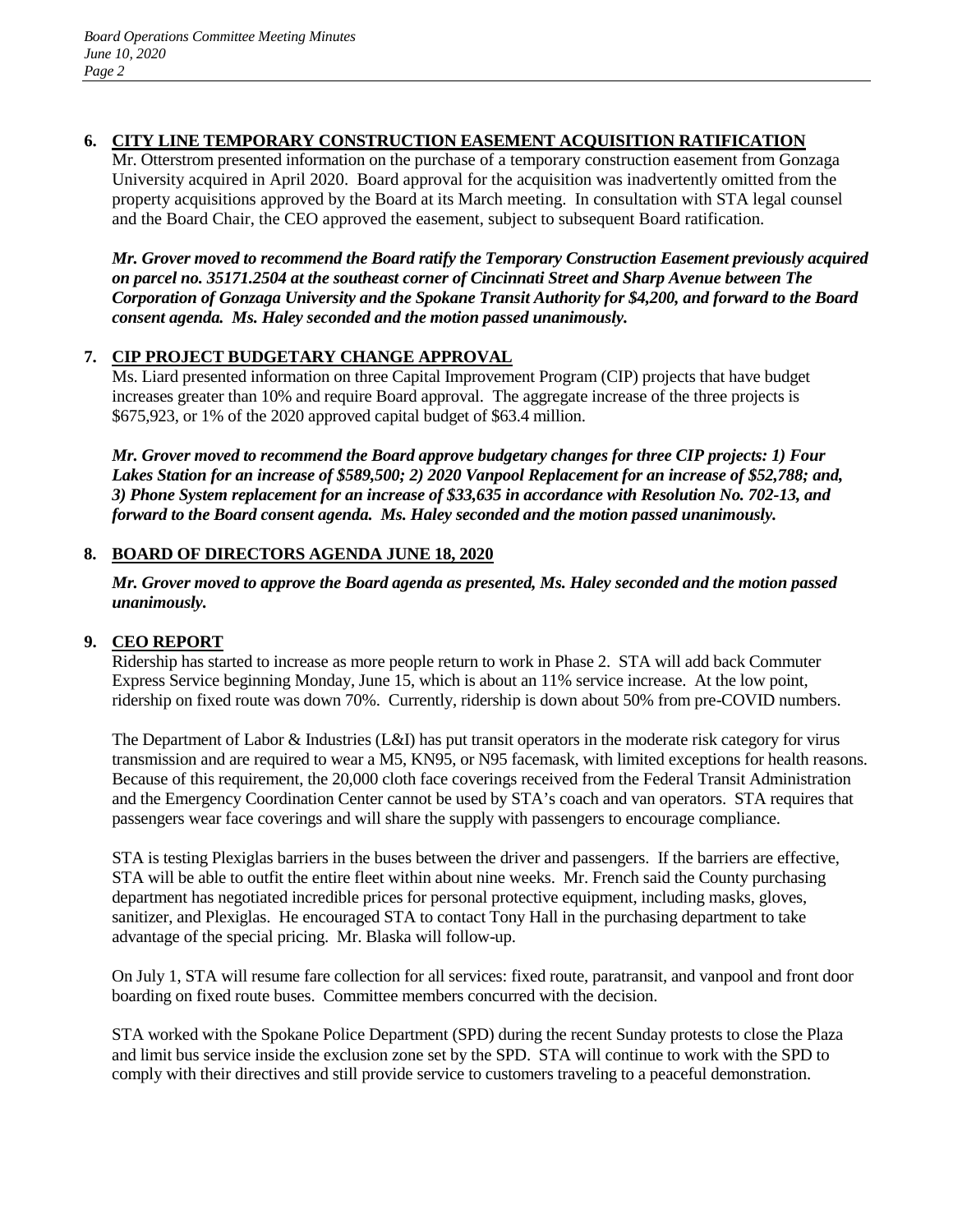Service to the Amazon Fulfillment Center began May 21. STA is working with Amazon to form vanpool groups and establish a pass program (UTAP) in the future.

Ms. Meyer, Mr. French, and a representative from Cardinal Infrastructure participated on telephone calls to provide updates to Congresswoman Cathy McMorris Rodgers and the staff in the offices of Senators Patty Murray and Maria Cantwell. They were encouraging and appreciated our support for the \$23.4 million CARES funding that is providing a partial bridge for this year's revenue loss.

#### **10. NEW BUSINESS**

Mr. Grover said he was impressed with how STA has responded throughout these uncertain times. He is impressed with staff and Ms. Meyer for what the team has done.

#### **11. ADJOURN**

With no further business to come before the Committee, Chair French adjourned the meeting at 2:16 p.m.

Respectfully submitted,

Cottlen Roberson K

Kathleen Roberson Executive Assistant to the Chief Financial Officer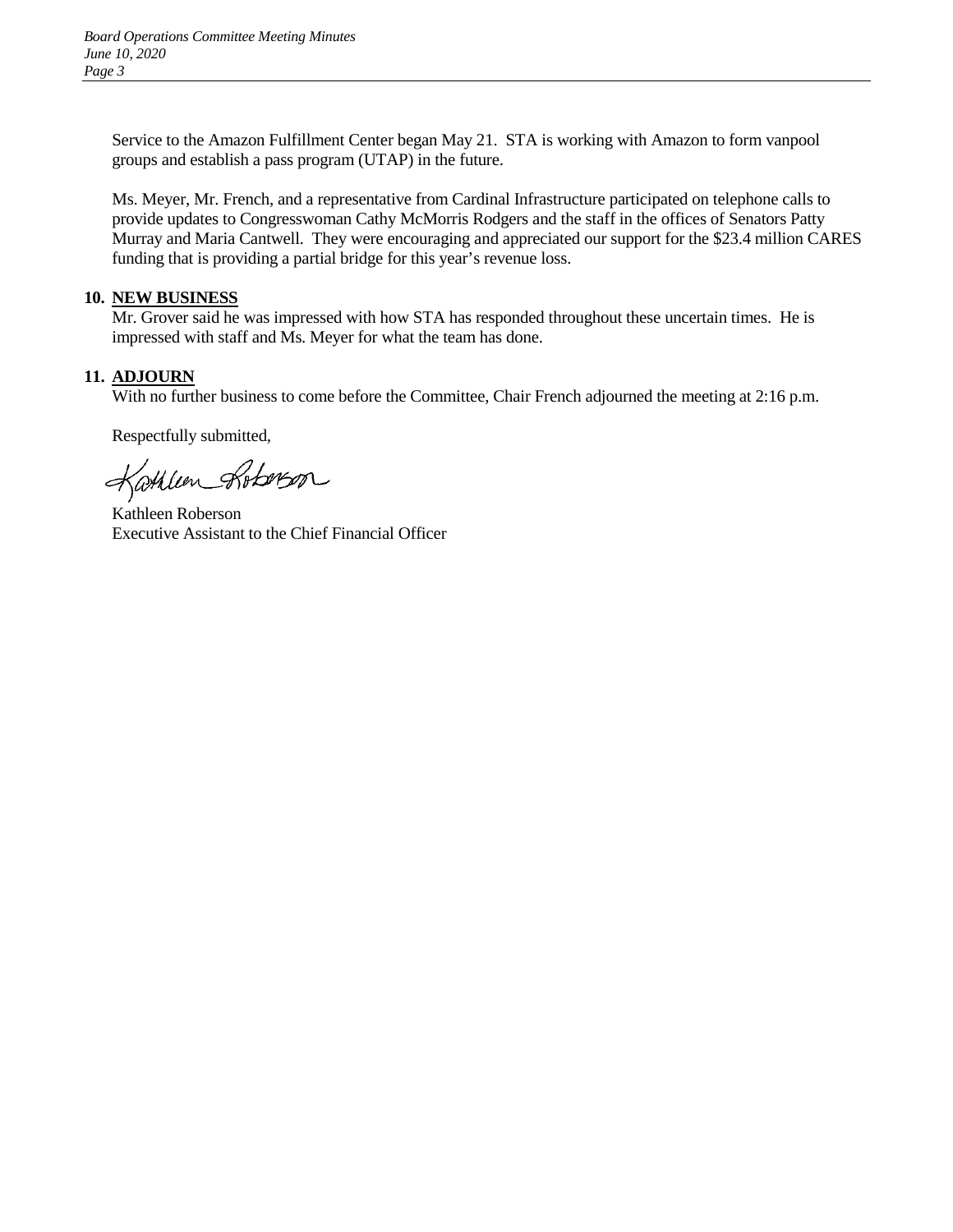#### **BOARD OPERATIONS COMMITTEE MEETING**

#### July 8, 2020

# AGENDA ITEM  $5A$  **:** PLANNING & DEVELOPMENT COMMITTEE CHAIR REPORT

#### **REFERRAL COMMITTEE:** N/A

**SUBMITTED BY:** Chris Grover, Chair, Planning & Development

#### **SUMMARY**

Mr. Grover will review the July 1, 2020, and September 2, 2020, committee meeting agendas as part of his report. Agendas are attached.

#### **RECOMMENDATION TO COMMITTEE:** For information & discussion.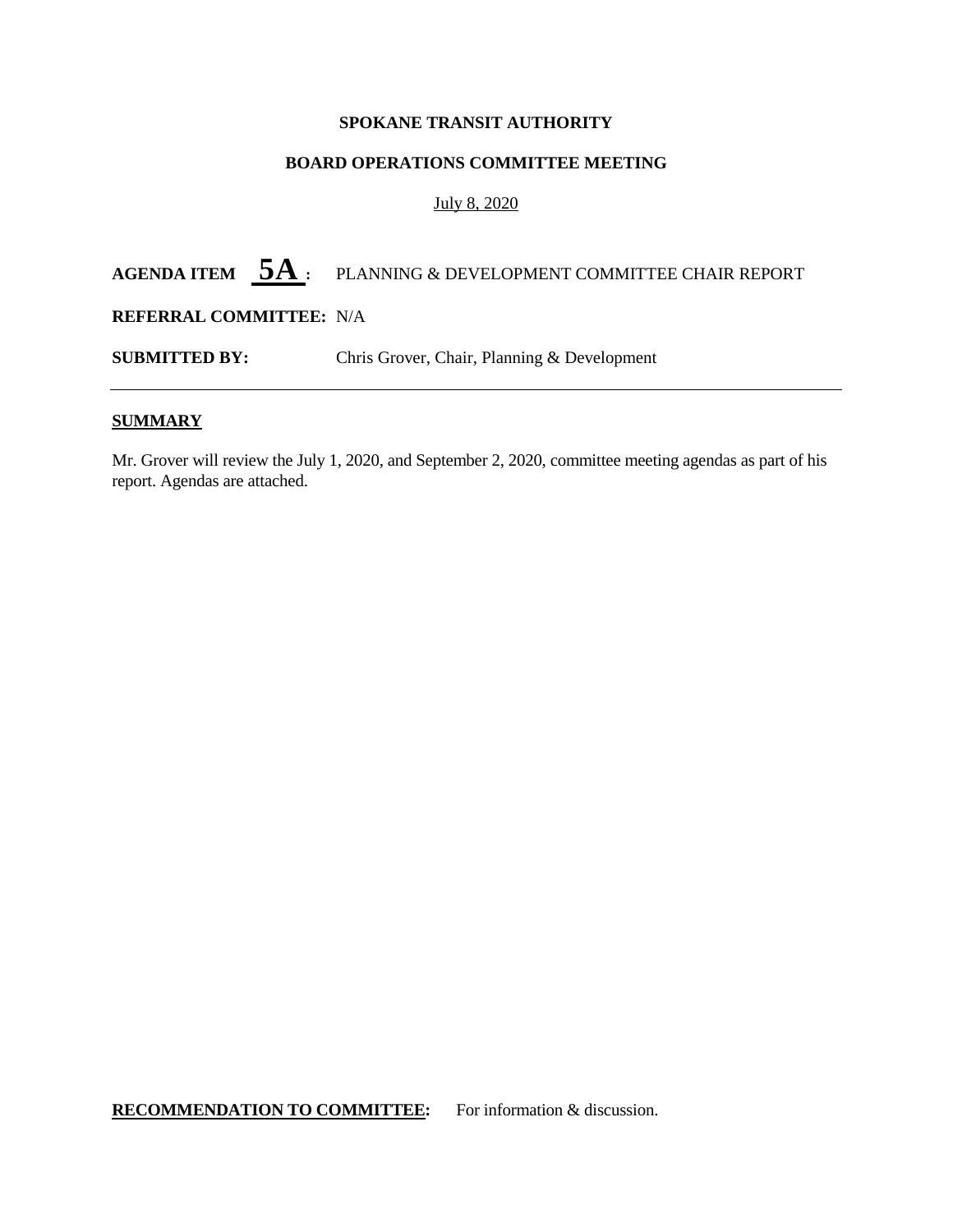Spokane Transit Authority 1230 West Boone Avenue Spokane, WA 99201-2686 (509) 325-6000

#### **SPOKANE TRANSIT AUTHORITY**

#### **PLANNING & DEVELOPMENT COMMITTEE MEETING**

Wednesday, July 1, 2020, 10:00 a.m.

#### **Via Video Conference**

|                          | <b>Committee Members:</b> Click here to join the meeting                                          |  |  |
|--------------------------|---------------------------------------------------------------------------------------------------|--|--|
| <b>General Public:</b>   | Click here to join the meeting                                                                    |  |  |
| <b>Audio Conference:</b> | Call the number below and enter the access code.<br>$+1-408-418-9388$   Access code: 146 881 7878 |  |  |

#### **AGENDA**

*Estimated meeting time: 60 minutes* 

- 1. Call to Order and Roll Call
- 2. Committee Chair Report *(5 minutes)*
- 3. Committee Action *(5 minutes)*
	- A. Minutes of the March 4, 2020 Committee Meeting -- *Corrections/Approval*
- 4. Committee Action
	- A. Board Consent Agenda *(10 minutes)*
		- 1. High Performance Transit (HPT) Amenity Fabrication Award of Contract *-- (Otterstrom/Hanson)*
		- 2. FTA Section 5310 Funding Awards Recommendation *– (Otterstrom/Howell)*
	- B. Board Discussion Agenda *(No items being presented this month.)*
- 5. Reports to Committee *(20 minutes)* A. Connect Spokane Update *– (Otterstrom/Tresidder)*
- 6. CEO Report
- 7. Committee Information

*(No information included this month.)*

- 8. Review September 2, 2020 Committee Meeting Agenda
- 9. New Business *(10 minutes)*
- 10. Committee Members' Expressions *(10 minutes)*
- 11. Adjourn
- 12. Next Committee Meeting: Wednesday, September 2, 2020**,** 10:00 a.m., STA Southside Conference Room, 1230 West Boone Avenue, Spokane, Washington (NO AUGUST MEETING)

Agendas of regular Committee and Board meetings are posted the Friday afternoon preceding each meeting at the STA's website: [www.spokanetransit.com.](http://www.spokanetransit.com/) Discussions concerning matters to be brought to the Board are held in Committee meetings. The public is welcome to attend and participate. Spokane Transit assures nondiscrimination in accordance with Title VI of the Civil Rights Act of 1964 and the Americans with Disabilities Act. For more information, see [www.spokanetransit.com.](http://www.spokanetransit.com/) Upon request, alternative formats of this information will be produced for people who are disabled. The meeting facility is accessible for people using wheelchairs. For other accommodations, please call 325-6094 (TTY Relay 711) at least forty-eight (48) hours in advance.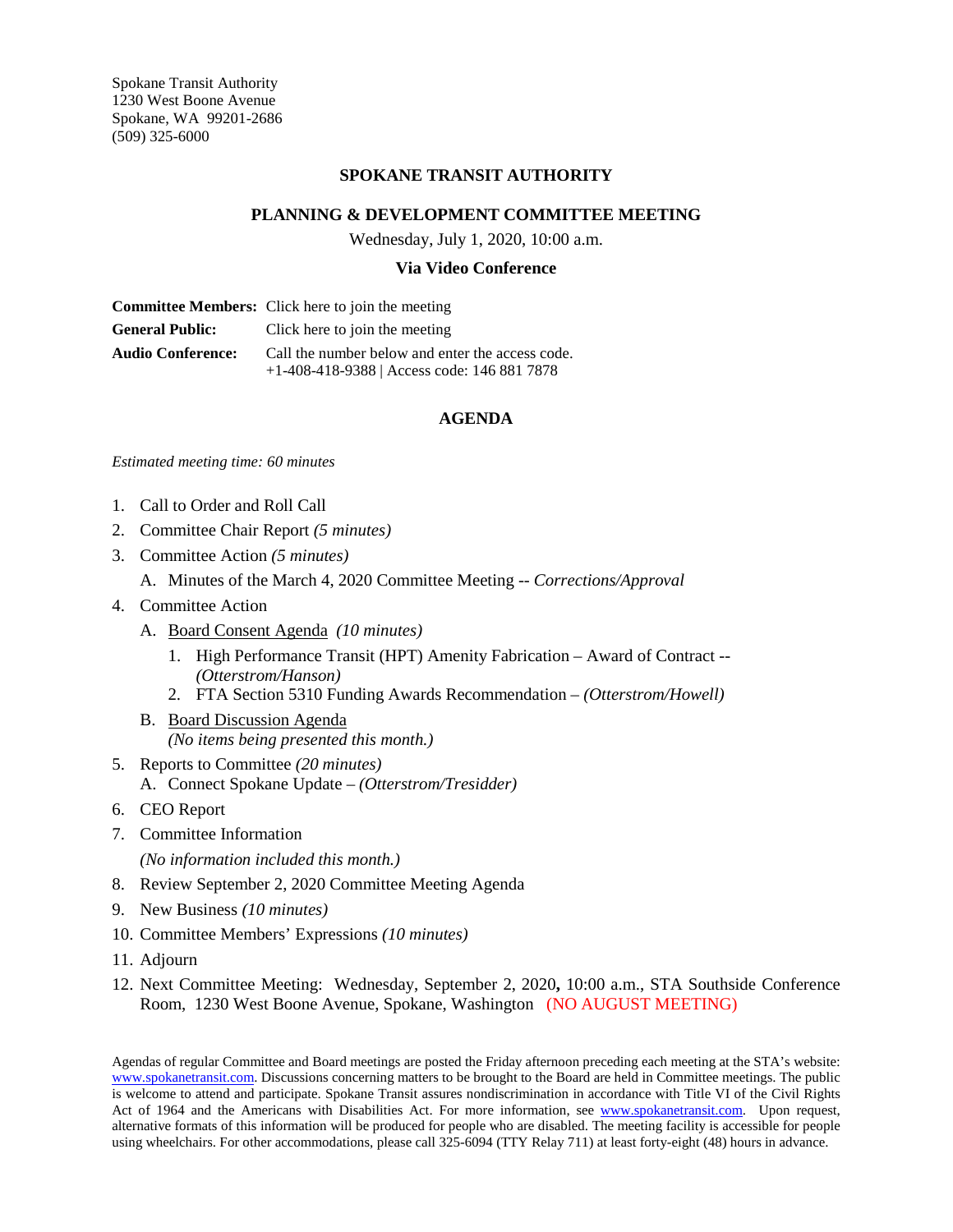Spokane Transit Authority 1230 West Boone Avenue Spokane, WA 99201-2686 (509) 325-6000

#### **SPOKANE TRANSIT AUTHORITY**

#### **PLANNING & DEVELOPMENT COMMITTEE MEETING**

Wednesday, September 2, 2020, 10:00 a.m.

Spokane Transit Southside Conference Room

#### **DRAFT AGENDA**

*Estimated meeting time: 80 minutes* 

- 1. Call to Order and Roll Call
- 2. Committee Chair Report *(5 minutes)*
- 3. Committee Action *(10 minutes)*
	- A. Minutes of the July 1, 2020 Committee Meeting -- *Corrections/Approval*
	- B. High Performance Transit (HPT) Amenities Provision and Installation Scope of Work *-- (Otterstrom/Hanson)*
- 4. Committee Action
	- A. Board Consent Agenda

*(No items being presented this month.)*

- B. Board Discussion Agenda *(No items being presented this month.)*
- 5. Reports to Committee *(40 minutes)*
	- A. Division*Connects* Study: Draft Alternative Cross-Sections *– (Otterstrom/Tresidder)*
	- B. Draft 2020 Transit Development Plan Adoption: (Public Hearing)
		- 1. 2021-2026 Capital Improvement Program
		- 2. 2021-2023 Service Improvement Plan
	- C. I-90 / Valley High Performance Transit (HPT) Project Overview
	- D. Shared Mobility Concepts
- 6. CEO Report *(10 minutes)*
- 7. Committee Information

*(No information included this month.)*

- 8. Review September 30, 2020 Committee Meeting Agenda
- 9. New Business *(10 minutes)*
- 10. Committee Members' Expressions *(10 minutes)*
- 11. Adjourn
- 12. Next Committee Meeting: Wednesday, October 7, 2020**,** 10:00 a.m., STA Southside Conference Room, 1230 West Boone Avenue, Spokane, Washington

Agendas of regular Committee and Board meetings are posted the Friday afternoon preceding each meeting at the STA's website: [www.spokanetransit.com.](http://www.spokanetransit.com/) Discussions concerning matters to be brought to the Board are held in Committee meetings. The public is welcome to attend and participate. Spokane Transit assures nondiscrimination in accordance with Title VI of the Civil Rights Act of 1964 and the Americans with Disabilities Act. For more information, see [www.spokanetransit.com.](http://www.spokanetransit.com/) Upon request, alternative formats of this information will be produced for people who are disabled. The meeting facility is accessible for people using wheelchairs. For other accommodations, please call 325-6094 (TTY Relay 711) at least forty-eight (48) hours in advance.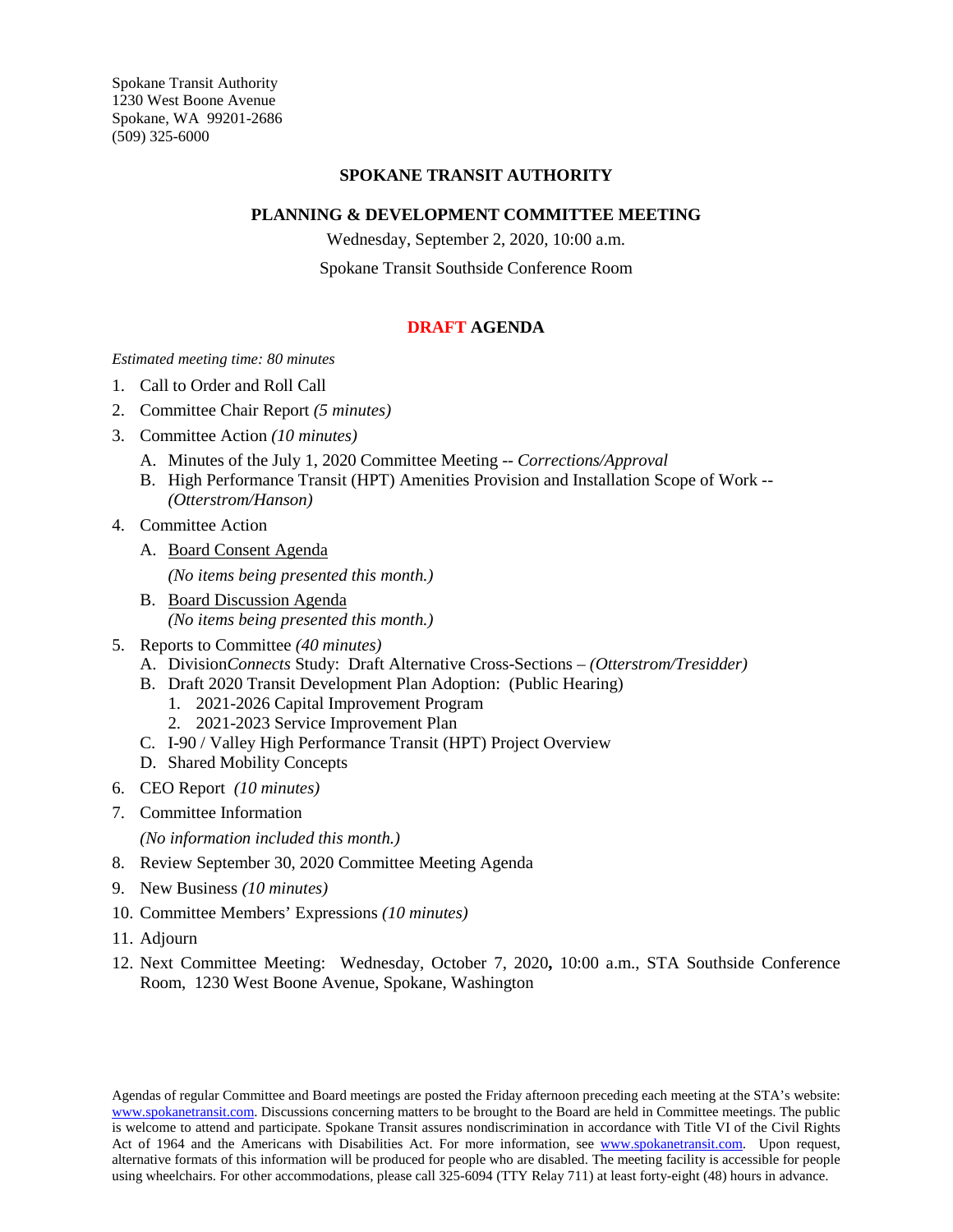#### **BOARD OPERATIONS COMMITTEE MEETING**

#### July 8, 2020

# AGENDA ITEM  $5B$  **:** PERFORMANCE MONITORING & EXTERNAL RELATIONS COMMITTEE CHAIR REPORT

#### **REFERRAL COMMITTEE:** N/A

**SUBMITTED BY:** Lori Kinnear, Chair, Performance Monitoring & External Relations

#### **SUMMARY**

Ms. Kinnear will review the July 1, 2020, and September 2, 2020, committee meeting agendas as part of her report. Agendas are attached.

**RECOMMENDATION TO COMMITTEE:** For information and discussion.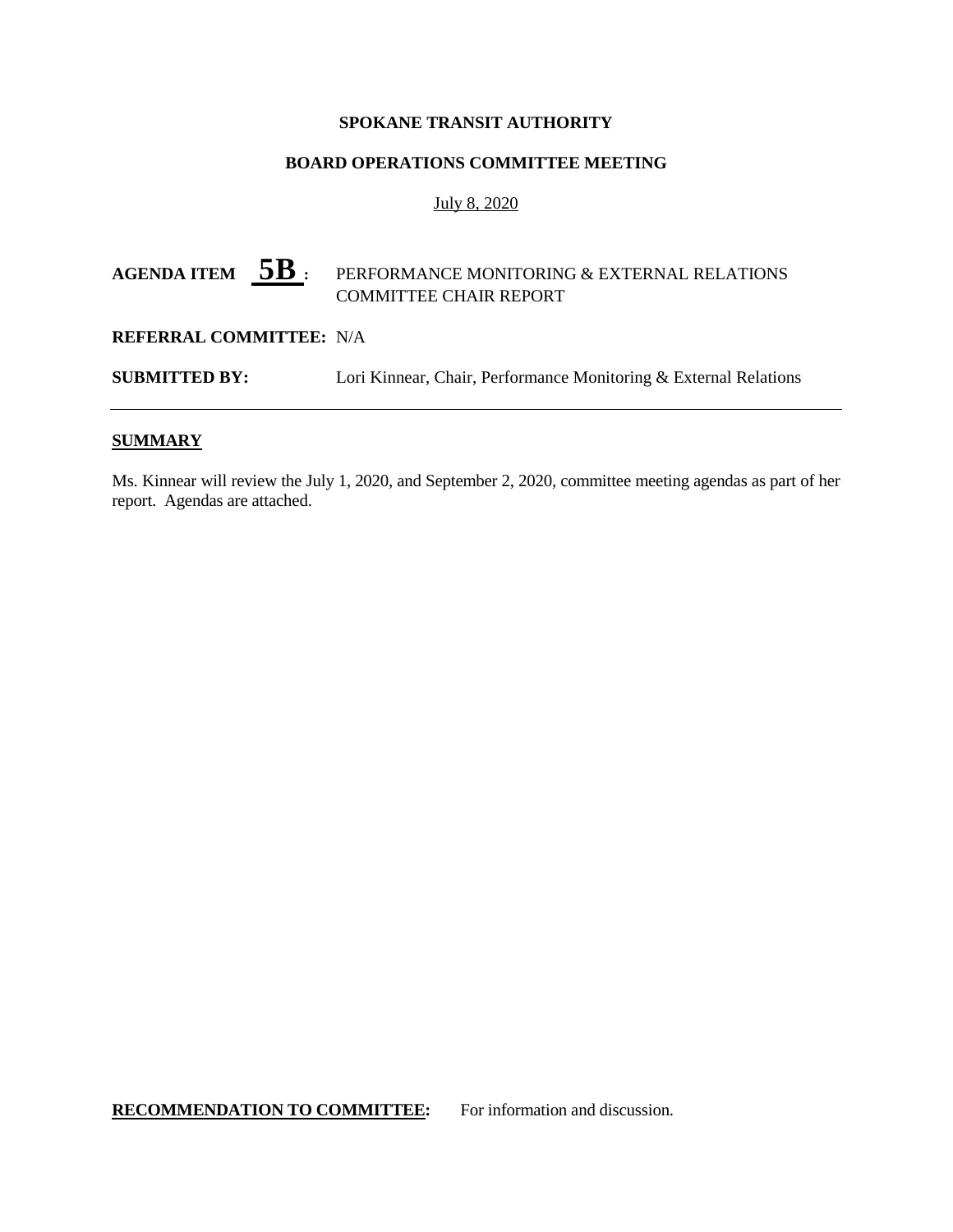Spokane Transit Authority 1230 West Boone Avenue Spokane, WA 99201-2686 (509) 325-6000

#### **PERFORMANCE MONITORING AND EXTERNAL RELATIONS COMMITTEE MEETING**

## Wednesday, July 1, 2020, 1:30 p.m.

#### **Via Video Conference**

|                          | <b>Committee Members:</b> Click here to join the meeting |  |  |
|--------------------------|----------------------------------------------------------|--|--|
| <b>General Public:</b>   | Click here to view the meeting                           |  |  |
| <b>Audio Conference:</b> | Call the number below and enter the access code          |  |  |
|                          | $+1-408-418-9388$   Access Code: 146 945 1984            |  |  |

#### **AGENDA**

#### *Estimated meeting time: 60 minutes*

- 1. Call to Order and Roll Call
- 2. Committee Chair Report
- 3. Committee Action
	- A. Minutes of the March 4, Committee Meeting *Corrections/Approval*

#### 4. **Committee Action**

- A. Board Consent Agenda *(10 minutes)*
	- 1. Award of Contract for Third Party Workers' Compensation Claims Administration Services *(Williams)*
	- 2. Award of Contract for Content Management System for Digital Signage *(Rapez-Betty)*
- B. Board Discussion/Action Agenda *(30 minutes)*
	- 1. Vanpool Fare Change *(Blaska)*
	- 2. Nonprofit Discount Program *(Blaska)*
- 5. **Reports to Committee** *(15 minutes)*
	- A. 2019 State Audit Exit Briefing *(Liard)*
	- B. System Performance Report *(Otterstrom)*
	- C. 2020 Van Grant Recipients *(Blaska)*
- 6. CEO Report *(5 minutes)*
- 7. Committee Information *no discussion/staff available for questions*
	- A. May 2020 Operating Indicators *(Blaska)*
	- B. May 2020 Financial Results Summary *(Liard)*
	- C. June 2020 Sales Tax Revenue Information *(Liard)*
- 8. September 2, 2020, Committee Packet Draft Agenda Review
- 9. New Business
- 10. Committee Members' Expressions
- 11. Adjourn
- 12. Next Committee Meeting: September 2, 2020, 1:30 p.m.

(STA Southside Conference Room, 1230 West Boone Avenue, Spokane, Washington)

Agendas of regular Committee and Board meetings are posted the Friday afternoon preceding each meeting on STA's website: [www.spokanetransit.com.](http://www.spokanetransit.com/) Discussions concerning matters to be brought to the Board are held in Committee meetings. The public is welcome to attend and participate.

Spokane Transit assures nondiscrimination in accordance with Title VI of the Civil Rights Act of 1964. For more information, see [www.spokanetransit.com.](http://www.spokanetransit.com/) Upon request, alternative formats of this information will be produced for people who are disabled. The meeting facility is accessible for people using wheelchairs. For other accommodations, please call 325-6094 (TTY Relay 711) at least forty-eight (48) hours in advance.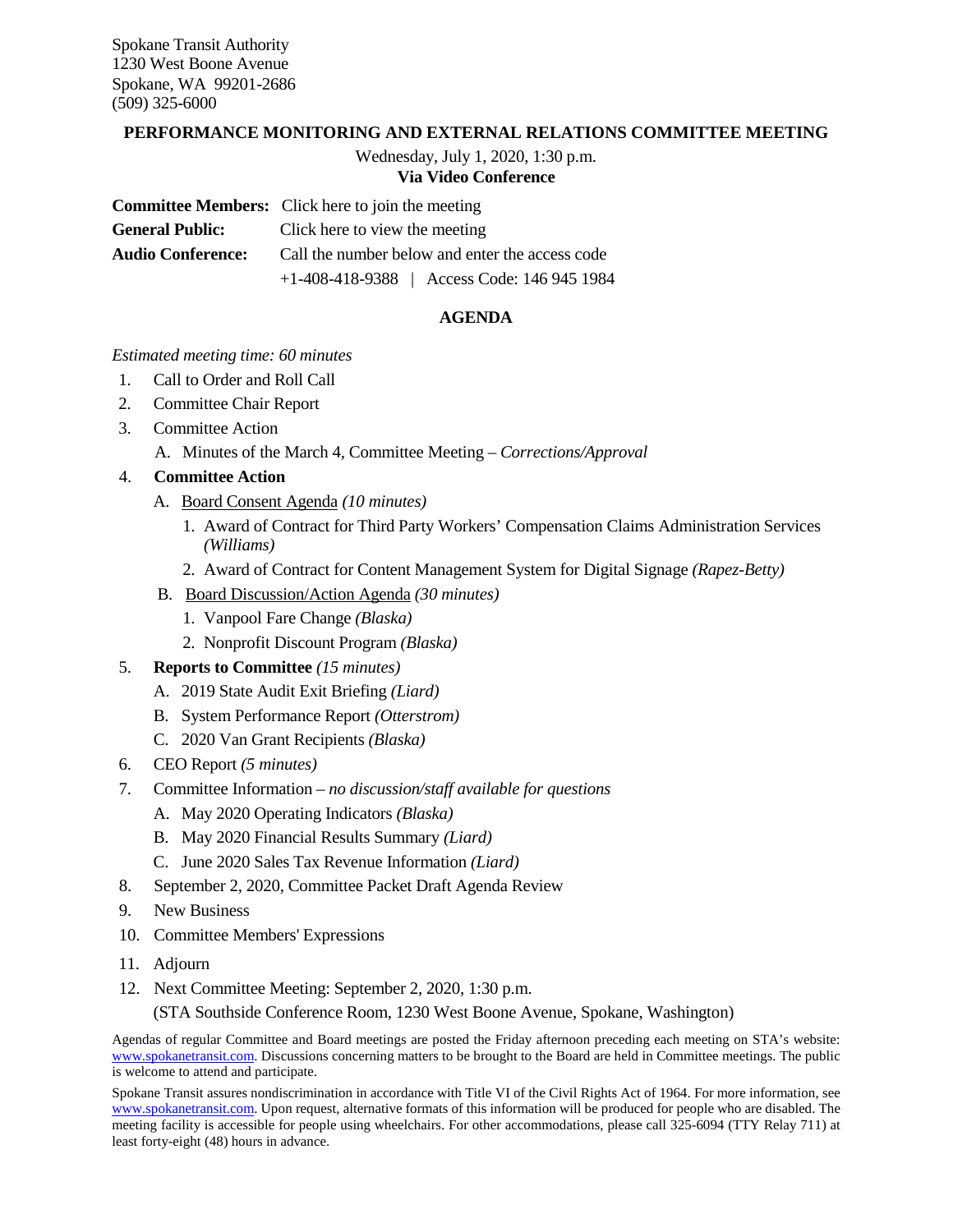#### **PERFORMANCE MONITORING AND EXTERNAL RELATIONS COMMITTEE MEETING**

Wednesday, September 2, 2020, 1:30 p.m. Spokane Transit Southside Conference Room

#### **DRAFT AGENDA**

#### *Estimated meeting time: 90 minutes*

- 1. Call to Order and Roll Call
- 2. Public Expressions
- 3. Committee Chair Report *(5 minutes)*
- 4. Committee Action *(5 minutes)*
	- A. Minutes of the July 1, Committee Meeting *Corrections/Approval*

#### 5. **Committee Action**

- A. Board Consent Agenda *(60 minutes)*
	- 1. Spokane Community Colleges Transit Center Construction Acceptance *(Otterstrom)*
	- 2. Moran Station Park and Ride Construction Acceptance *(Otterstrom)*
	- 3. Monroe-Regal Phase I Project Acceptance *(Otterstrom)*
	- 4. Spokane Falls Station Construction Acceptance *(Otterstrom)*
	- 5. Acceptance of Paint Booth and Plaza Controls Contract *(Otterstrom)*
	- 6. Request for Approval of 2021 Special Community Events Fare Structure *(Rapez-Betty)*
	- 7. Security and Staffing Services at Spokane Community College Interlocal Agreement *(Williams)*
- B. Board Discussion Agenda
	- 1. *(no items being presented this month)*
- 6. **Reports to Committee** *(None)*
- 7. CEO Report
- 8. Committee Information *no discussion/staff available for questions*
	- A. July 2020 Operating Indicators *(Blaska)*
	- B. July 2020 Financial Results Summary *(Liard)*
	- C. August 2020 Sales Tax Revenue Information *(Liard)*
	- D. June 2020 Semi-Annual Financial Reports *(Liard)*
	- E. 2nd Quarter 2020 Service Planning Input Report *(Otterstrom)*
- 8. September 30, 2020, Committee Packet Draft Agenda Review
- 9. New Business *(5 minutes)*
- 10. Committee Members' Expressions *(5 minutes)*
- 11. Adjourn
- 12. Next Committee Meeting: September 30, 2020 (October meeting), 1:30 p.m.

(STA Southside Conference Room, 1230 West Boone Avenue, Spokane, Washington)

Agendas of regular Committee and Board meetings are posted the Friday afternoon preceding each meeting on STA's website: [www.spokanetransit.com.](http://www.spokanetransit.com/) Discussions concerning matters to be brought to the Board are held in Committee meetings. The public is welcome to attend and participate.

Spokane Transit assures nondiscrimination in accordance with Title VI of the Civil Rights Act of 1964. For more information, see [www.spokanetransit.com.](http://www.spokanetransit.com/) Upon request, alternative formats of this information will be produced for people who are disabled. The meeting facility is accessible for people using wheelchairs. For other accommodations, please call 325-6094 (TTY Relay 711) at least forty-eight (48) hours in advance.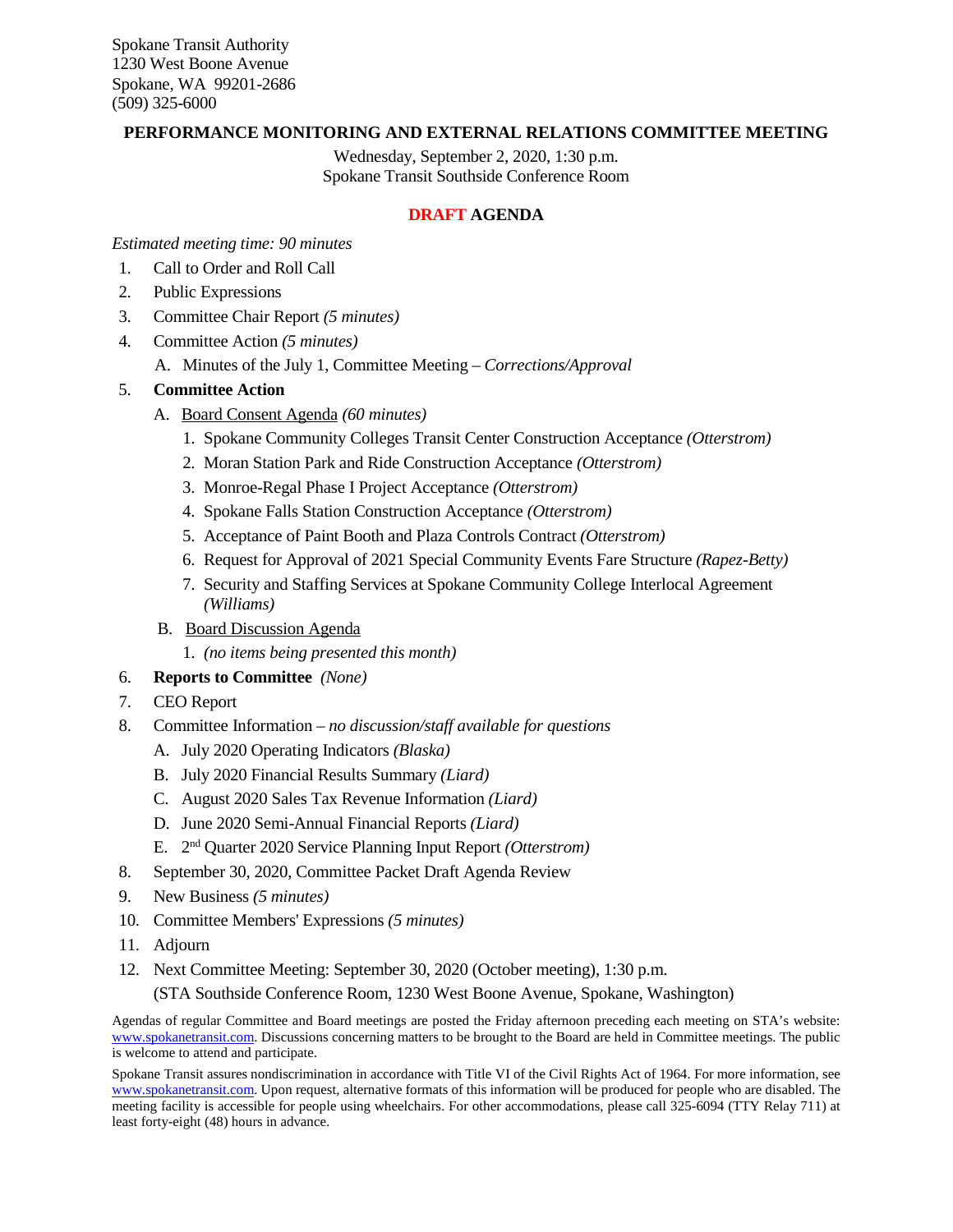#### **BOARD OPERATIONS COMMITTEE MEETING**

#### July 8, 2020

AGENDA ITEM  $\bullet$  : BOARD ATTENDANCE – INFORMATION

**REFERRAL COMMITTEE:** N/A

**SUBMITTED BY:** Al French, Chair

#### **SUMMARY**

Board member attendance is tracked at both Board and Committee meetings. Per the STA Bylaws, a Board member is considered present if an alternate attends or if the member attends via telephone. The attendance records from January 1, 2020 through June 30, 2020 will be reviewed at the meeting.

#### **RECOMMENDATION TO COMMITTEE:** Information only.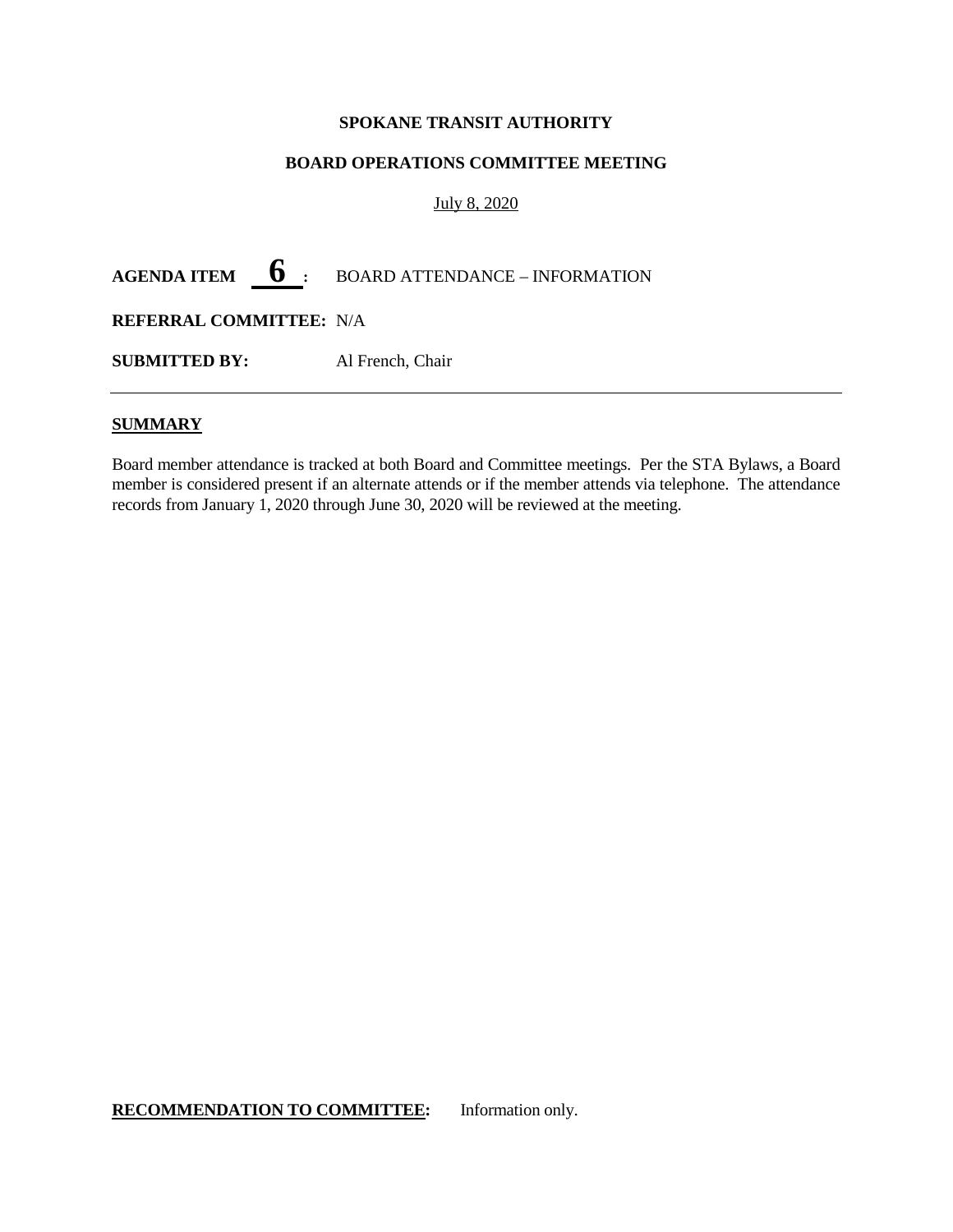#### **STA BOARD MEMBER ATTENDANCE**

#### **JANUARY - JUNE 2020**

|                                                                  | <b>JANUARY</b>      | <b>FEBRUARY</b> | <b>MARCH</b>        | <b>APRIL</b><br><b>VIA WEBEX</b> | <b>APRIL</b><br><b>SPECIAL MTG</b><br><b>VIA WEBEX</b> | <b>MAY</b><br><b>VIA WEBEX</b> | <b>JUNE</b><br><b>VIA WEBEX</b> |
|------------------------------------------------------------------|---------------------|-----------------|---------------------|----------------------------------|--------------------------------------------------------|--------------------------------|---------------------------------|
| <b>Board Meeting</b>                                             |                     |                 |                     |                                  |                                                        |                                |                                 |
| Commissioner Al French / County - Chair                          | Present             | Present         | Absent              | Present                          | Present                                                | Present                        | Present                         |
| Council Member Pamela Haley / Spokane Valley                     | Present             | Present         | Present             | Present                          | Present                                                | Present                        | Present                         |
| Council Member Lori Kinnear / City                               | Present             | Present         | Present (Alternate) | Present                          | Present                                                | Present                        | Present                         |
| Commissioner Josh Kerns / County                                 | Present             | Present         | Present             | Present                          | Present                                                | Present                        | Present                         |
| Council Member Candace Mumm / City                               | Present (Alternate) | Present         | Present             | Present                          | Present                                                | Present                        | Present                         |
| Council Member Tim Hattenburg / Spokane Valley                   | Present             | Present         | Present             | Present                          | Present                                                | Present                        | Present                         |
| Mayor Chris Grover / Cheney                                      | Present             | Present         | Present             | Present                          | Present                                                | Present                        | Present (Alternate)             |
| Council Member Karen Stratton / City                             | Present             | Present         | Present             | Present (Alternate)              | Present                                                | Present                        | Present                         |
| Council Member Kate Burke / City                                 | Present             | Present         | Present (Phone)     | Present                          | Present                                                | Present                        | Absent                          |
| Mayor Kevin Freeman / Millwood (Ex-Officio)                      | Present             | Present         | Absent              | Present                          | Present                                                | Present                        | Present                         |
| Council Member Veronica Messing / Airway Heights (Ex-Officio)    | Present             | Present         | Present (Alternate) | Present                          | Present                                                | <b>Absent</b>                  | Present                         |
| Council Member Mike Kennedy / Liberty Lake (Ex-Officio)          | Present             | Present         | Absent              | Present                          | Present                                                | Absent                         | Absent                          |
| Rhonda Bowers / Labor (Non-Voting)                               | Present             | Present         | Present             | Present                          | Present                                                | Present                        | Present                         |
|                                                                  |                     |                 |                     |                                  |                                                        |                                |                                 |
| <b>Planning &amp; Development Committee</b>                      |                     |                 |                     |                                  |                                                        |                                |                                 |
| Mayor Chris Grover - Chair                                       | No Meeting          | Absent          | Present             | No Meeting                       | N/A                                                    | No Meeting                     | No Meeting                      |
| Council Member Candace Mumm                                      | No Meeting          | Present         | Present             | No Meeting                       | N/A                                                    | No Meeting                     | No Meeting                      |
| <b>Council Member Karen Stratton</b>                             | No Meeting          | Absent          | Present             | No Meeting                       | N/A                                                    | No Meeting                     | No Meeting                      |
| Council Member Pamela Haley                                      | No Meeting          | Present         | Present             | No Meeting                       | N/A                                                    | No Meeting                     | No Meeting                      |
| Mayor Kevin Freeman (Ex-Officio)                                 | No Meeting          | Present         | Absent              | No Meeting                       | N/A                                                    | No Meeting                     | No Meeting                      |
| <b>Performance Monitoring &amp; External Relations Committee</b> |                     |                 |                     |                                  |                                                        |                                |                                 |
| Council Member Lori Kinnear - Chair                              | No Meeting          | Present         | Present             | No Meeting                       | N/A                                                    | No Meeting                     | No Meeting                      |
| <b>Commissioner Josh Kerns</b>                                   | No Meeting          | Present         | Present             | No Meeting                       | N/A                                                    | No Meeting                     | No Meeting                      |
| Council Member Kate Burke                                        | No Meeting          | Present         | Absent              | No Meeting                       | N/A                                                    | No Meeting                     | No Meeting                      |
| Council Member Tim Hattenburg                                    | No Meeting          | Present         | Present             | No Meeting                       | N/A                                                    | No Meeting                     | No Meeting                      |
| Council Member Veronica Messing (Ex-Officio)                     | No Meeting          | Present         | Absent              | No Meeting                       | N/A                                                    | No Meeting                     | No Meeting                      |
| Council Member Mike Kennedy (Ex-Officio)                         | No Meeting          | Present         | Absent              | No Meeting                       | N/A                                                    | No Meeting                     | No Meeting                      |
| Rhonda Bowers, Labor (Non-Voting)                                | No Meeting          | Present         | Present             | No Meeting                       | N/A                                                    | No Meeting                     | No Meeting                      |
|                                                                  |                     |                 |                     |                                  |                                                        |                                |                                 |
| <b>Board Operations Committee</b>                                |                     |                 |                     |                                  |                                                        |                                |                                 |
| Commissioner AI French - Chair                                   | <b>Absent</b>       | Present         | Present             | No Meeting                       | N/A                                                    | No Meeting                     | Present                         |
| Council Member Pamela Haley                                      | Present             | Present         | Absent              | No Meeting                       | N/A                                                    | No Meeting                     | Present                         |
| Mayor Chris Grover                                               | Present             | Present         | Present             | No Meeting                       | N/A                                                    | No Meeting                     | Present                         |
| Council Member Lori Kinnear                                      | Present             | Present         | Absent              | No Meeting                       | N/A                                                    | No Meeting                     | Absent                          |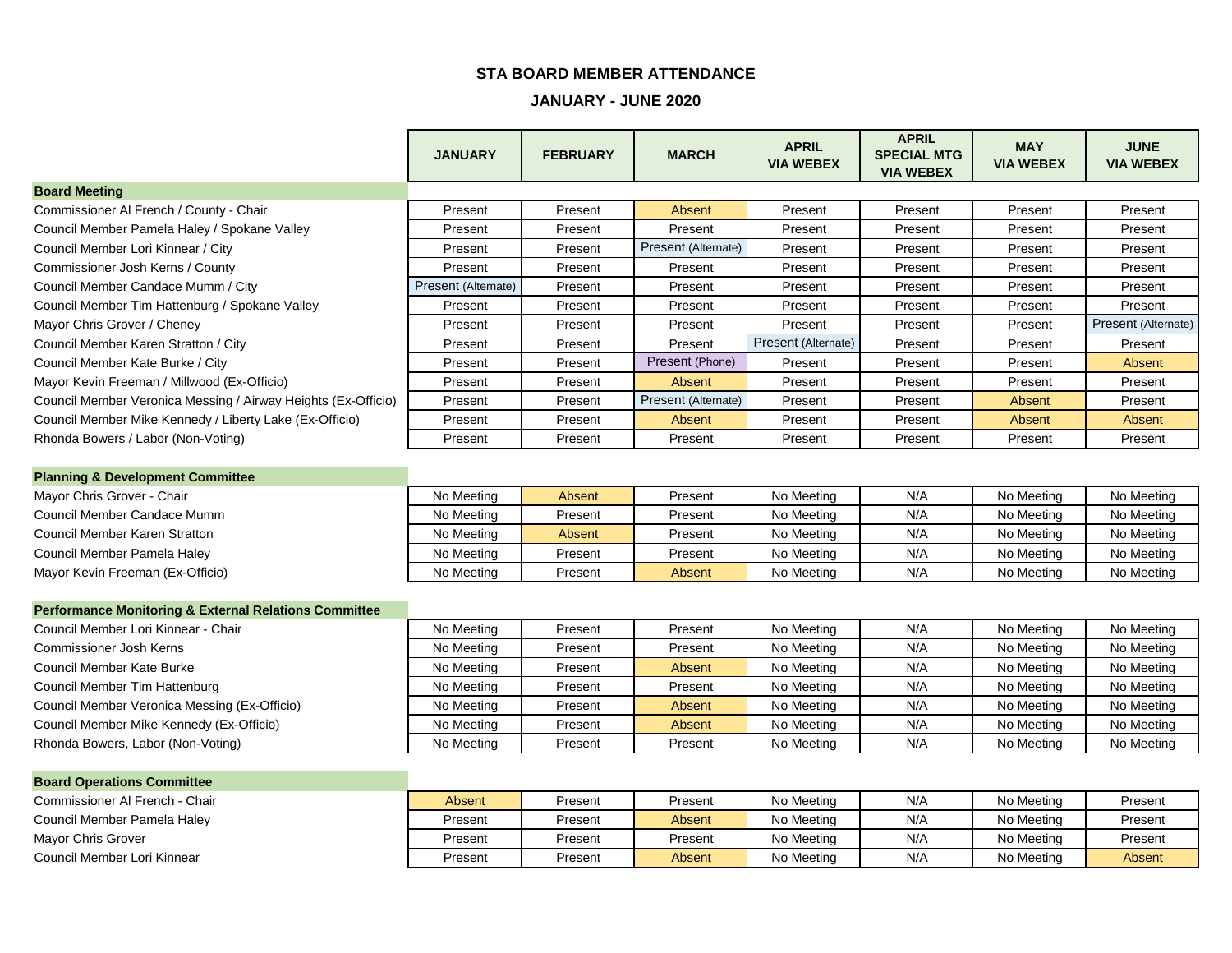#### **BOARD OPERATIONS COMMITTEE MEETING**

July 8, 2020

| <b>AGENDA ITEM</b><br>$\mathcal{L}$ : | CITY LINE TEMPORARY CONSTRUCTION EASEMENTS -<br><b>RECOMMENDATION</b>                                      |
|---------------------------------------|------------------------------------------------------------------------------------------------------------|
| <b>REFERRAL COMMITTEE: N/A</b>        |                                                                                                            |
| <b>SUBMITTED BY:</b>                  | Karl Otterstrom, Director of Planning and Development<br>Dan Wells, Deputy Director of Capital Development |

**SUMMARY:** Staff is seeking board approval of the acquisition of two temporary construction easements (TCE) necessary for City Line construction.

Don Skillingstad, Capital Projects Manager

**BACKGROUND:** The City Line project requires the acquisition of several small slivers of parcels and temporary construction easements (TCEs) for the construction of station platforms and street improvement projects. On May 16, 2019, the STA Board of Directors approved Resolution 770-19, which established the public use and necessity of acquiring all parcels and easements for the City Line and expressed the Board's intent to take all steps necessary to complete such acquisitions. All real estate acquisitions, including the two easements described below, have followed 49 CFR Part 24, the Uniform Relocation Assistance and Real Property Acquisition for Federal and Federally-Assisted Programs (Uniform Act) and STA's Real Property Acquisition Manual, and have been facilitated by HDR Inc., STA's right of way agent for the City Line project.

The first TCE is located at the southeast corner of the intersection of Regal Street and Mission Avenue, parcel no. 35152.0404, located at 2904 E. Mission Avenue. The property is owned by Barber Engineering Company (Barber), an industrial engineering and manufacturing company. The current use of the property is light industrial. The TCE is required to relocate sewer facilities out of the station area and so an easement of approximately 1,500 (15' x 100') square feet is necessary. The easement area consists of sidewalk and storage yard along Mission Avenue. The property value was determined by an appraisal. Funding for the easement is provided by the City Line project budget. **STA will present Barber with an offer of \$1,800. If the offer is accepted by Barber, staff is requesting authority to acquire the easement for a price not to exceed \$1,800.**

The second TCE is located along the north side of Spokane Falls Boulevard in the University District, directly east of the Pharmaceutical & Biomedical Sciences building, parcel no. 35173.3201. The property is owned by Washington State University (WSU). The current use of the property is institutional and the site of numerous educational buildings and open space. The TCE is required to construct a realigned Spokane Falls Boulevard and so an easement of approximately 4,763 square feet is necessary. The easement area consists of sidewalk and lawn. The property value was determined by an appraisal. Funding for the easement is provided by the City Line project budget. **STA and WSU agreed to the purchase price of \$19,400.**

STA has been in contact with both property owners regarding these easements, and both are willing partners.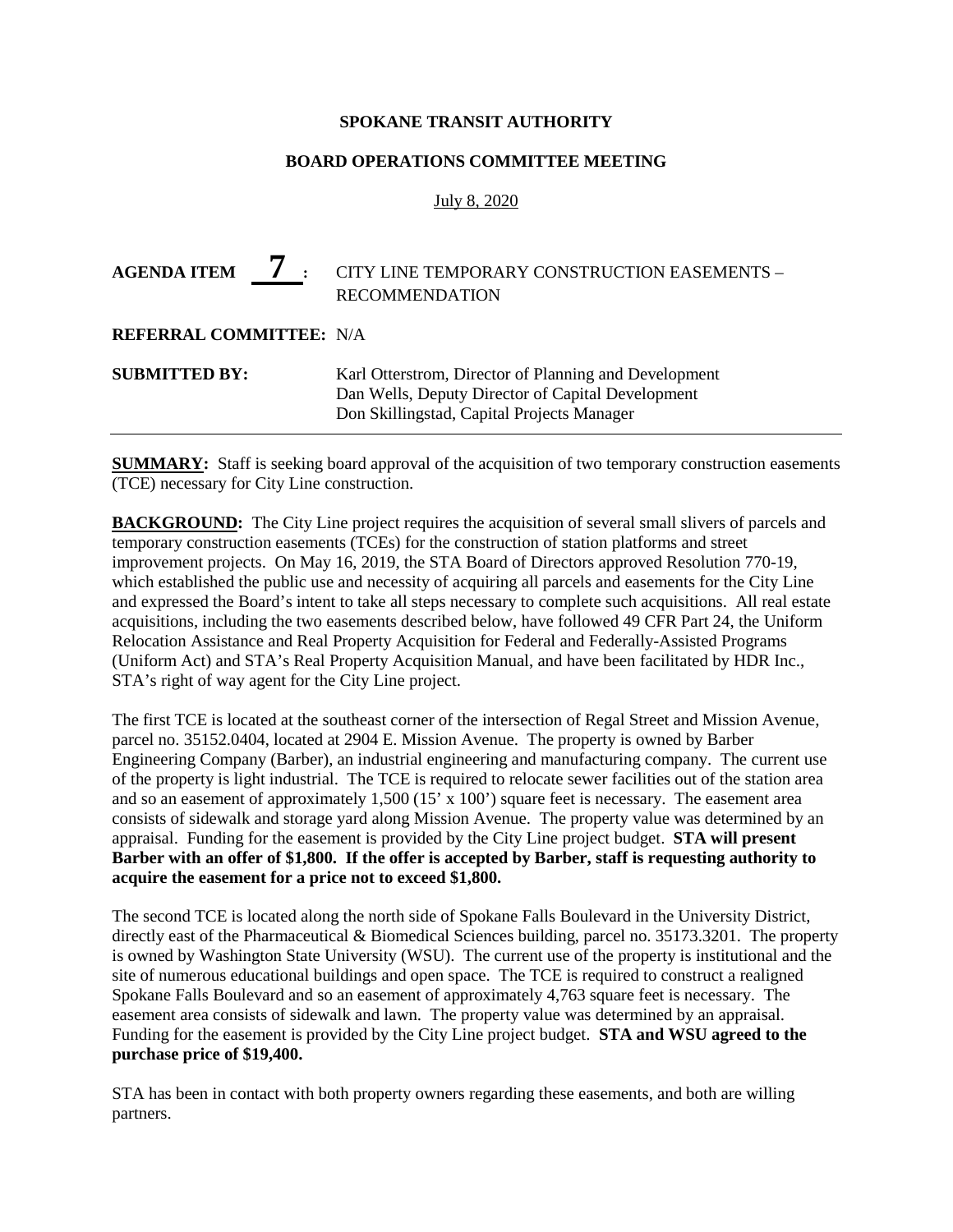**RECOMMENDATION TO COMMITTEE:** Recommend Board approval of the acquisition of a Temporary Construction Easement on parcel no. 35152.0404 at the southeast corner of Mission Avenue and Regal Street between Barber Engineering Company and Spokane Transit Authority for a price not to exceed \$1,800, and authorize the CEO to execute all documents required for acquisition of the easement on behalf of Spokane Transit Authority.

Recommend Board approval of a Temporary Construction Easement on parcel no. 35173.3201 along Spokane Falls Boulevard between Washington State University and Spokane Transit Authority for \$19,400, and authorize the CEO to execute all documents required for acquisition of the easement on behalf of Spokane Transit Authority.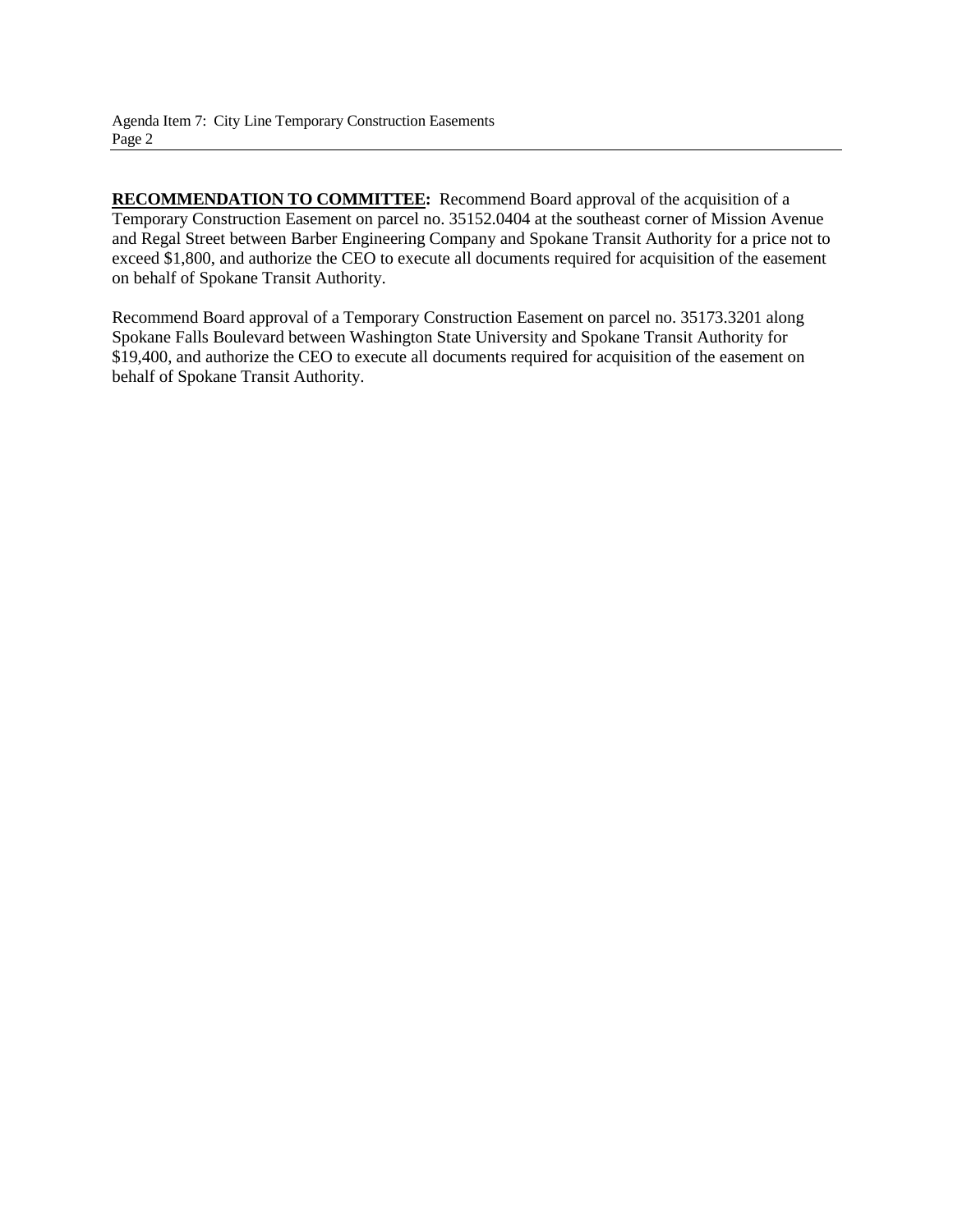# Barber Engineering Company Temporary Construction Easement

# Property Fact Sheet

| <b>Owner Information</b>                 |                                   |  |
|------------------------------------------|-----------------------------------|--|
| Property Owner:                          | <b>Barber Engineering Company</b> |  |
| Owner Address:                           | 1404 N. Regal St.                 |  |
|                                          | Spokane, WA 99202                 |  |
|                                          |                                   |  |
| <b>Property Information</b>              |                                   |  |
| Site Address:                            | 2904 E. Mission Avenue            |  |
| Parcel Number(s):                        | 35152.0404                        |  |
| <b>Property Size:</b>                    | 12,500 SqFt (total)               |  |
| <b>Temporary Construction Easement</b>   |                                   |  |
| Easement Size:                           | 1,500 SqFt                        |  |
| <b>Easement Dimensions:</b>              | 15' x 100'                        |  |
| <b>Appraised Value:</b>                  | \$1,800 (\$1.20/SqFt)             |  |
| <b>Total Acquisition Value (rounded)</b> | \$1,800                           |  |

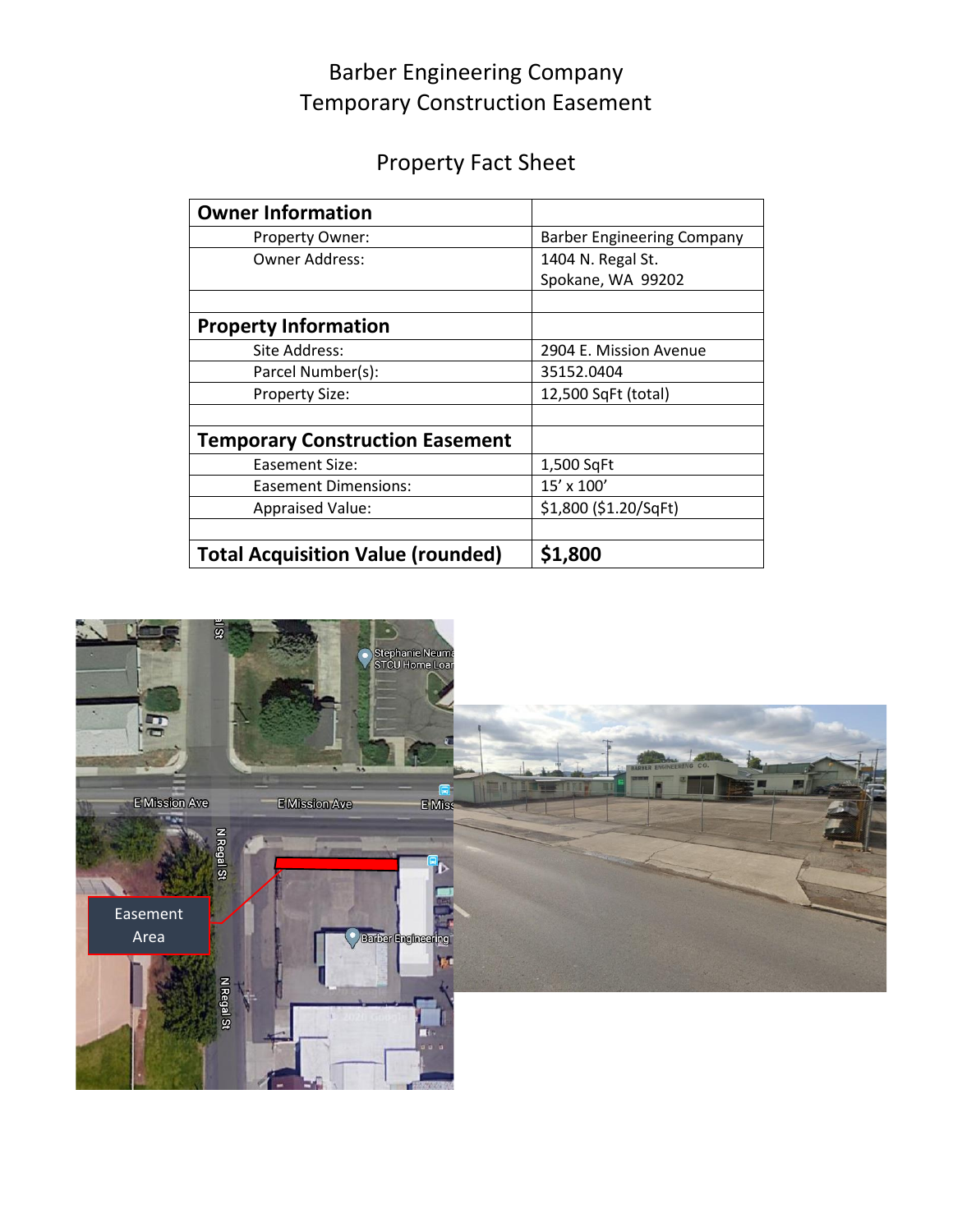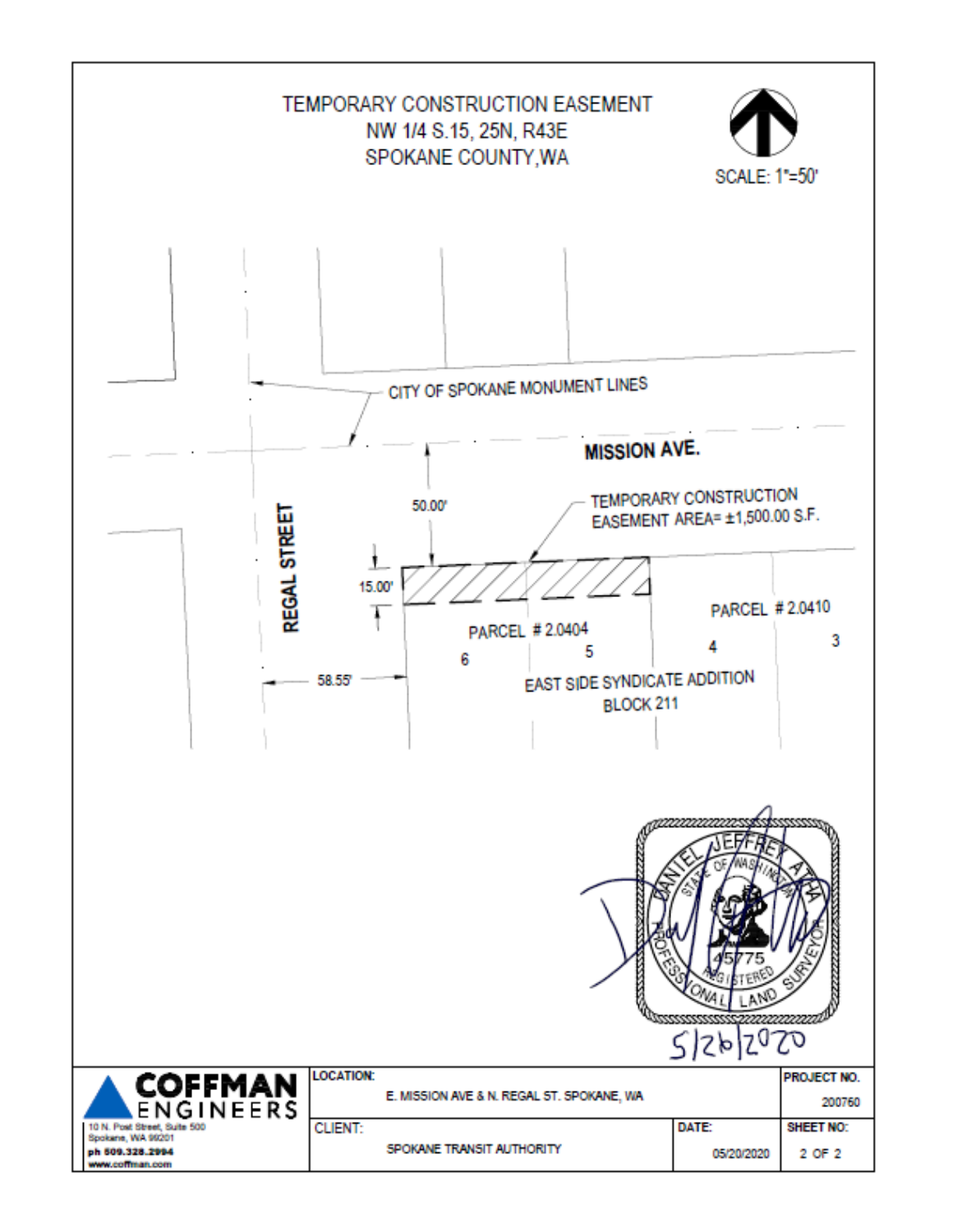# Washington State University Temporary Construction Easement

# Property Fact Sheet

| <b>Owner Information</b>                 |                                    |  |
|------------------------------------------|------------------------------------|--|
| Property Owner:                          | <b>Washington State University</b> |  |
| <b>Owner Address:</b>                    | P.O. Box 641045                    |  |
|                                          | Pullman, WA 99164                  |  |
|                                          |                                    |  |
| <b>Property Information</b>              |                                    |  |
| Site Address:                            | 205 E. Spokane Falls Blvd.         |  |
| Parcel Number(s):                        | 35173.3201                         |  |
| <b>Property Size:</b>                    | 17.1 Ac.(total)                    |  |
|                                          |                                    |  |
| <b>Temporary Construction Easement</b>   |                                    |  |
| Easement Size:                           | 4,763 SqFt                         |  |
| <b>Easement Dimensions:</b>              | Varies                             |  |
| <b>Appraised Value:</b>                  | \$19,400 (\$4.07/SqFt)             |  |
|                                          |                                    |  |
| <b>Total Acquisition Value (rounded)</b> | \$19,400                           |  |



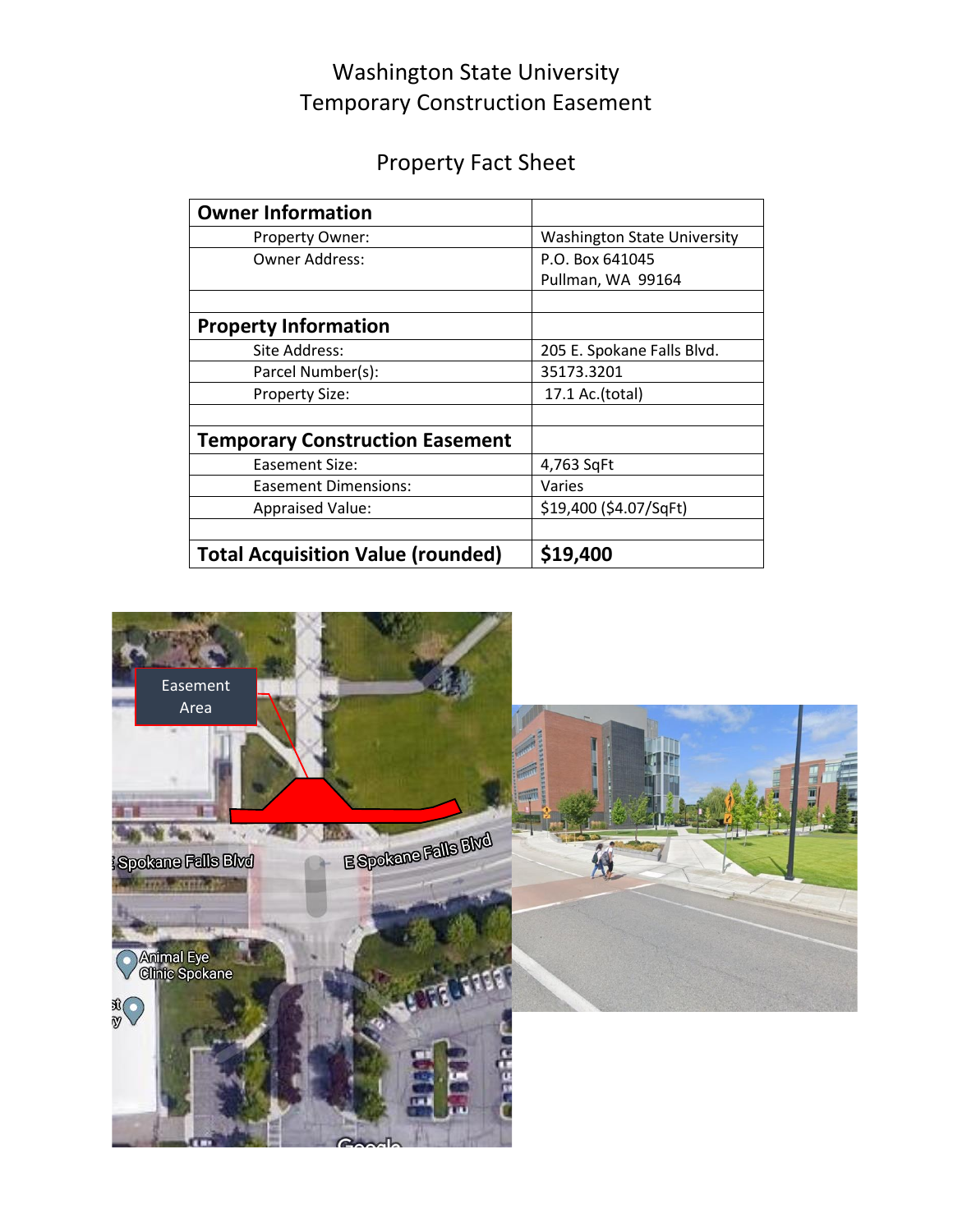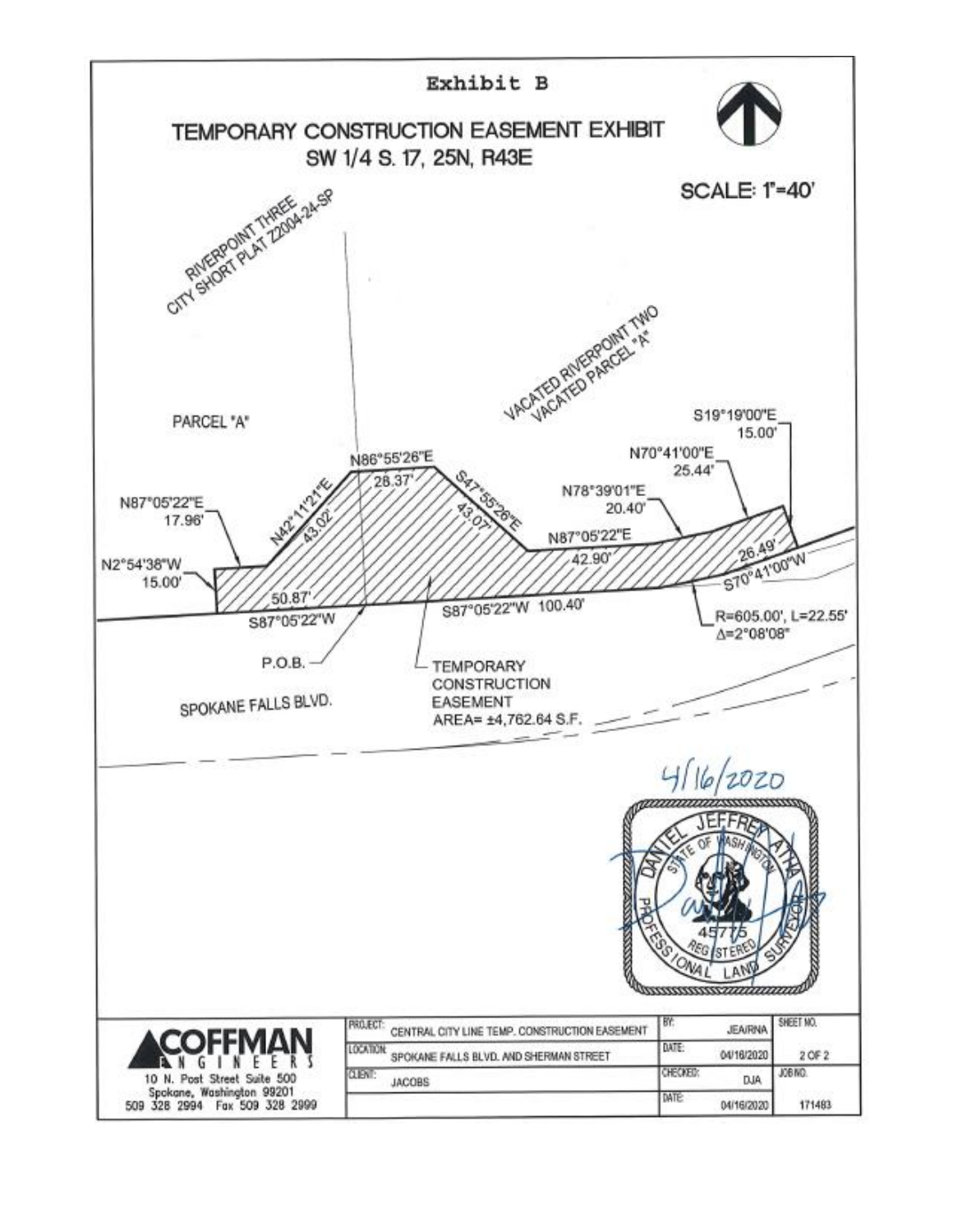#### **BOARD OPERATIONS COMMITTEE MEETING**

#### July 8, 2020

# AGENDA ITEM **8 :** FOUR LAKES STATION – WSDOT AIR SPACE LEASE AGREEMENT – RECOMMENDATION

#### **REFERRAL COMMITTEE:** N/A

| <b>SUBMITTED BY:</b> | Karl Otterstrom, Director of Planning and Development |
|----------------------|-------------------------------------------------------|
|                      | Dan Wells, Deputy Director of Capital Development     |
|                      | Nick Hanson, Capital Projects Manager                 |

**SUMMARY:** An element of the Cheney High Performance Transit (HPT) Line investment within the *STA Moving Forward* plan, the Four Lakes Station project will replace two existing bus stops with HPT stops in the Four Lakes Community on State Route 904 between 1st Avenue and Medical Lake Four Lakes Road. In general, the work includes the construction of two bus stop platforms with select HPT amenities, sidewalk, pullout lanes, a median, roadway re-channelization, pedestrian crossing, and roadway lighting. All work will be done within right-of-way owned and operated by the Washington State Department of Transportation (WSDOT). The design team is in the process of finalizing the construction documents with construction currently scheduled for this summer.

In accordance with WSDOT's Right of Way Manual, Traffic Manual and Transit Stop Permit Application, any transit stop facility exceeding 1,000 square feet in size within the state highway rightof-way, will require a WSDOT air space lease. The transit facility footprint is defined as structures such as standing pads, shelter pads and any sidewalks or pathways that are integral to the transit stop. Our current estimate for the transit facility is approximately 4,000 square feet and, as such, it will require an air space lease. Additionally, in accordance with WSDOT guidance, the project cannot be advertised for construction until this lease and associated general permit has been finalized.

WSDOT is in the process of preparing a draft lease using the most current plans. Based on initial discussions, they anticipate a maximum yearly lease fee not to exceed \$1,000. Once drafted, the lease will be sent to WSDOT headquarters and the Attorney General's office for review and finalization. STA staff, CEO, and Legal Counsel will review and provide comment prior to execution of the lease.

**RECOMMENDATION TO COMMITTEE:** Recommend the Board authorize the CEO to negotiate and execute an Air Space Lease Agreement with WSDOT for the Four Lakes Station for an annual fee not exceeding \$1,000.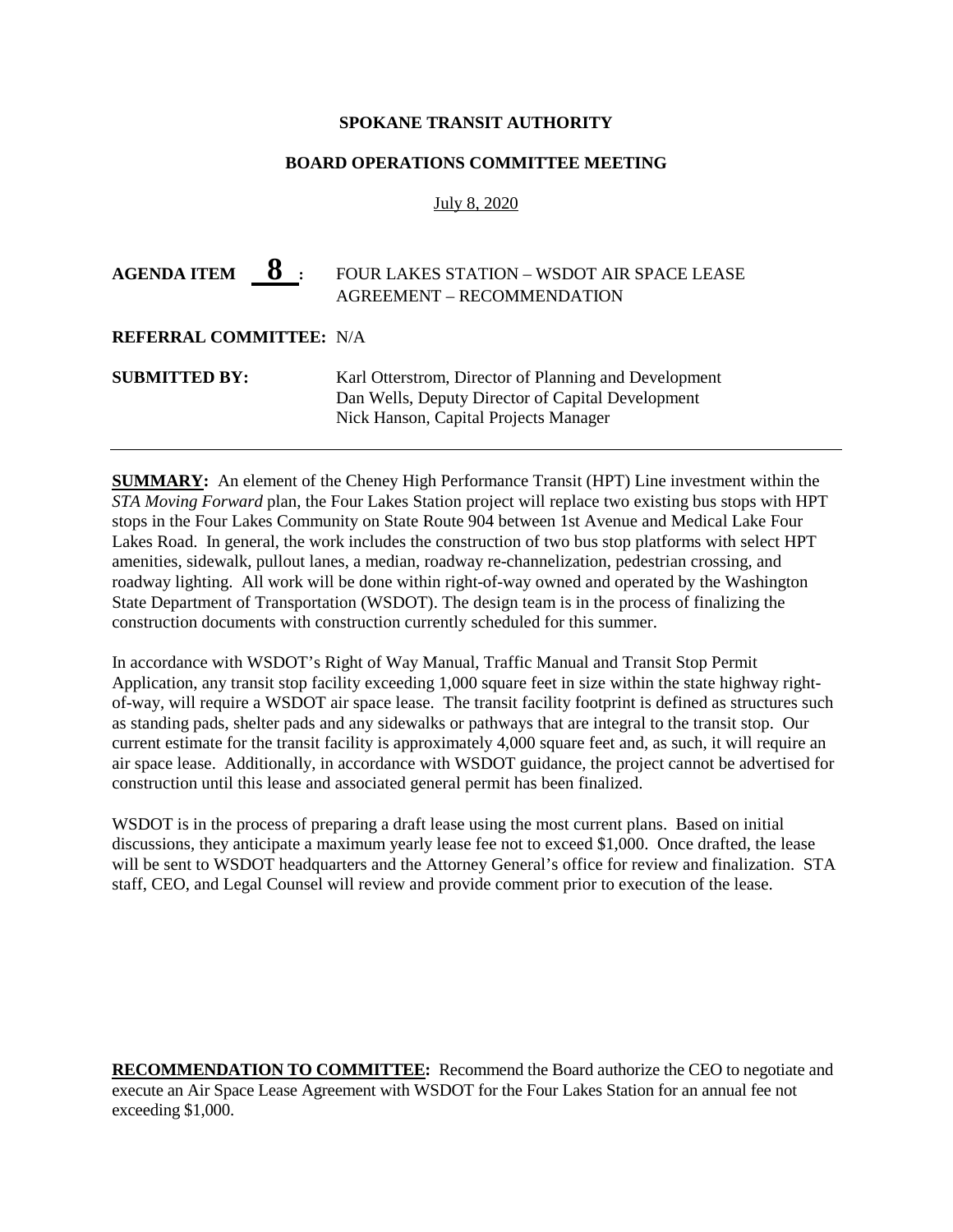#### **BOARD OPERATIONS COMMITTEE MEETING**

#### July 8, 2020

# AGENDA ITEM  $9:$  BATTERY ELECTRIC BUS CHARGING INFRASTRUCTURE AWARD OF CONTRACT – RECOMMENDATION

#### **REFERRAL COMMITTEE:** N/A

| <b>SUBMITTED BY:</b> | Steve Blaska, Chief Operations Officer   |  |  |
|----------------------|------------------------------------------|--|--|
|                      | Ralph Wilder, Senior Maintenance Manager |  |  |

**SUMMARY:** In accordance with Spokane Transit's (STA) Moving Forward Battery Electric Bus purchases for Monroe-Regal and City Line service, STA is seeking proposals from qualified firms for Final Design Provision of Equipment, Installation, and Implementation Services for Battery Electric Bus Charging Infrastructure.

The RFP for this project was advertised and released on June 8, 2020, to vendors that had expressed interest in the project as well as local Plan Centers and Disadvantaged Business Enterprise (DBE) firms. A preproposal teleconference was held on June 16, 2020, with participants representing sixteen companies. The original proposal due date was set for June 29, 2020, however STA received multiple requests for several weeks' extension. This project is defined as a Public Works project and as such, the State of Washington requires proposers to have a current contractor's registration at the time of proposal submittal. The nature of this project is drawing interest from a number of firms outside of Washington State and Contractor registration is expected to be delayed due to COVID-related backlog at the State of Washington Department of Labor and Industries. Staff has extended the proposal due date to July 31, 2020, in order to encourage open competition from qualified proposers.

The pilot bus for the City Line service is scheduled to begin production in September, with delivery in mid to late December. The extension of the due date for the charging infrastructure along with no Committee or Board of Directors meetings in August significantly reduces the amount of time needed for a vendor to purchase the equipment required and have it installed and ready for testing the pilot battery electric buses. A September Award of Contract by the Board of Directors would adversely impact the project schedule.

Based on attendance of the pre-proposal meeting and questions received, competitive proposals are expected. The proposals will be reviewed by a STA Evaluation Committee and ranked according to weighted evaluation criteria. Interviews with the top ranked firms may also be held. STA will negotiate with the top ranked firm or team. If STA is not successful, negotiations would then begin with the secondhighest ranked firm and so on until a fair and reasonable price and contract terms can be agreed upon.

**RECOMMENDATION TO COMMITTEE:** Recommend the Board of Directors authorize the CEO to negotiate and execute a contract with the Proposer recommended by the Evaluation Committee for a contract at a price not to exceed the budgeted amount of \$9.7M. If negotiations are not successful with the top-ranked Proposer, staff will cease negotiations and begin negotiations with the second-ranked Proposer.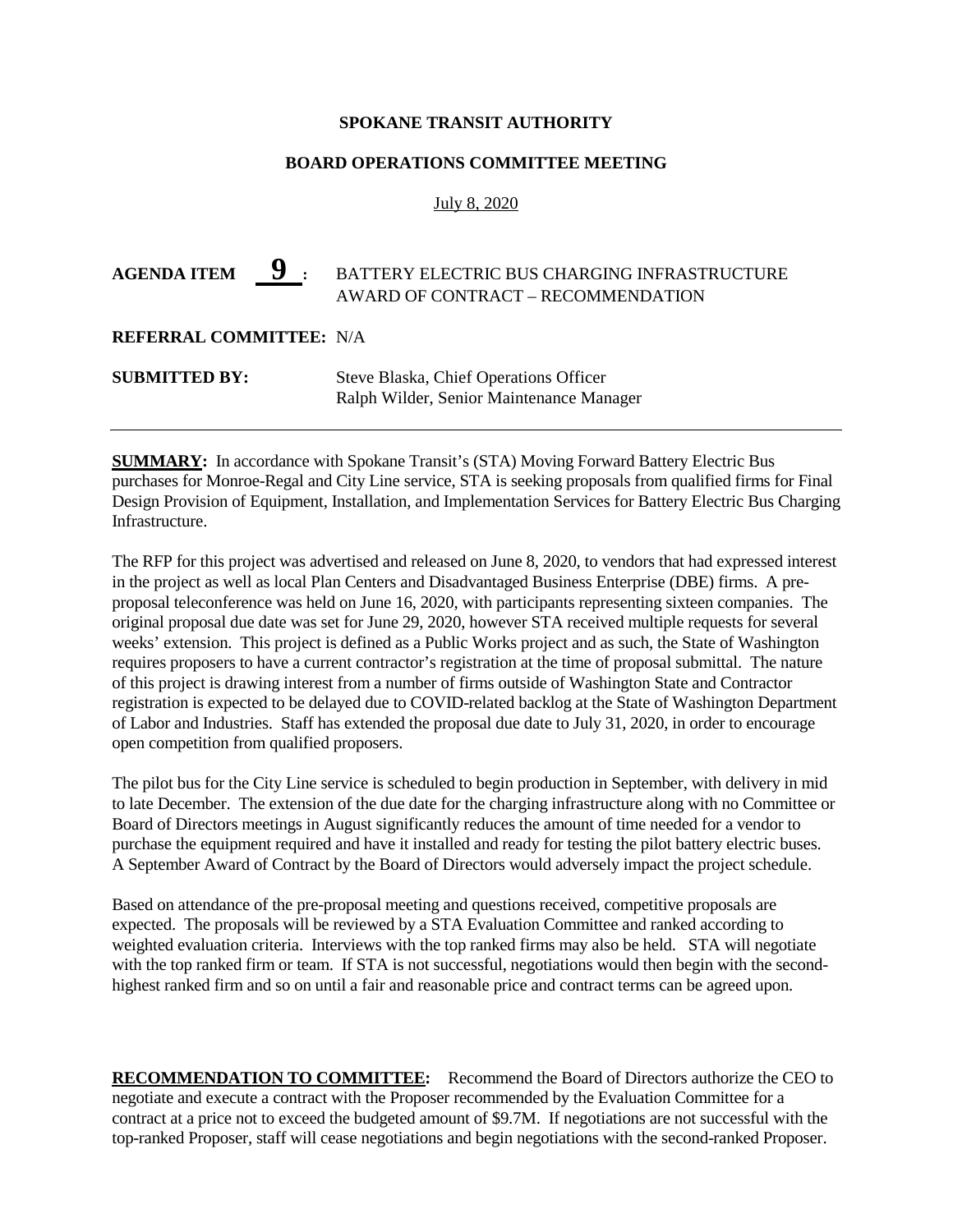#### **BOARD OPERATIONS COMMITTEE MEETING**

#### July 8, 2020

# AGENDA ITEM  $10$  **:** BOARD OF DIRECTORS MEETING AGENDA JULY 16, 2020 – CORRECTIONS AND/OR APPROVAL

#### **REFERRAL COMMITTEE:** N/A

**SUBMITTED BY:** E. Susan Meyer, CEO

#### **SUMMARY**

The Board of Directors meeting agenda for July 16, 2020, is attached for your information, correction and/or approval.

#### **RECOMMENDATION TO COMMITTEE:** Corrections and / or approval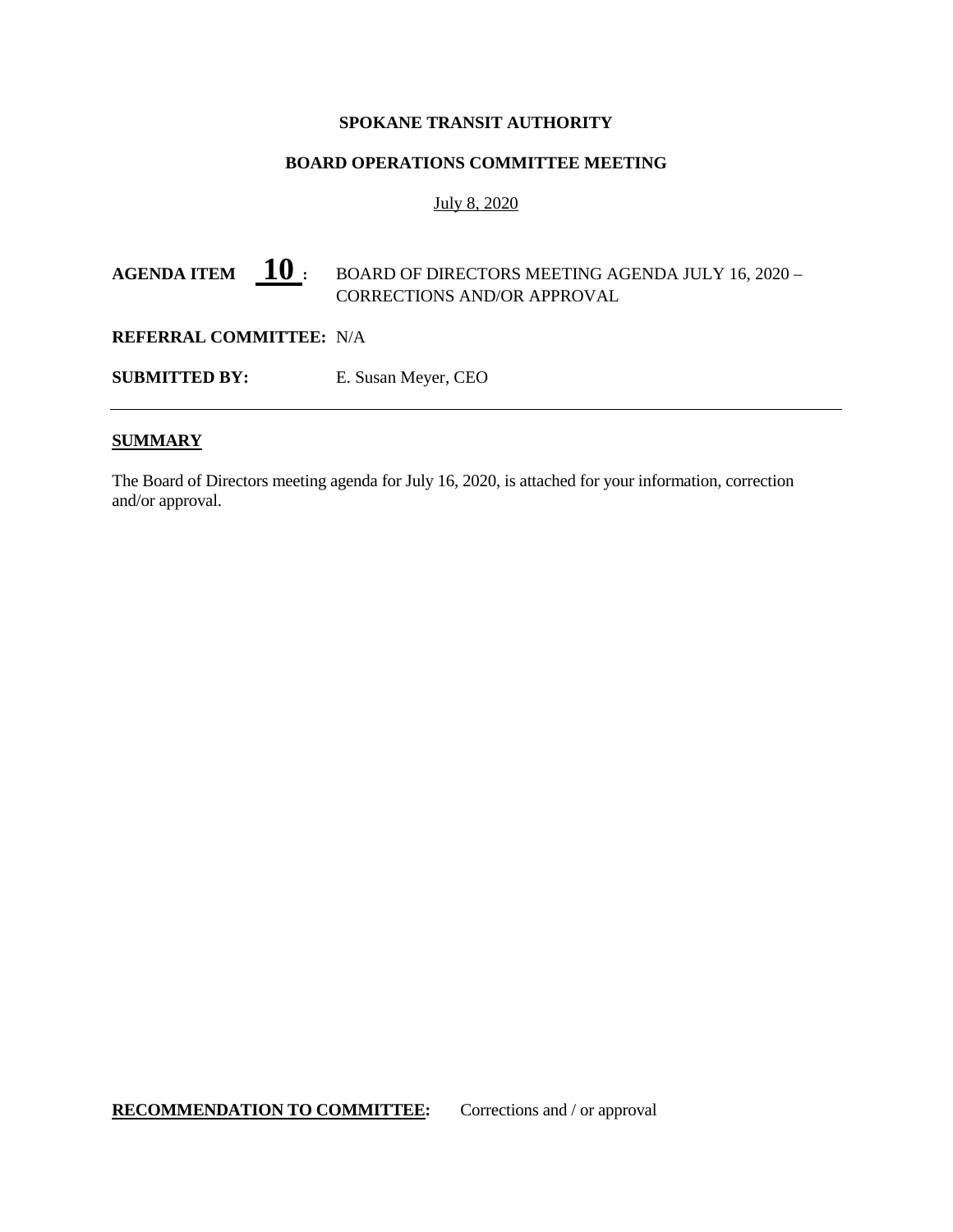Spokane Transit Authority 1230 West Boone Avenue Spokane, WA 99201-2686 (509) 325-6000

#### **BOARD MEETING**

#### Thursday, July 16, 2020, at 1:30 p.m. Spokane Transit Authority **Via Video Conference**

## **DRAFT AGENDA**

#### *Estimated meeting time: 75 minutes*

- 1. Call to Order and Roll Call
- 2. Approve Board Agenda *(Al French)*
- 3. Recognitions and Presentations: *10 minutes*
	- A. 2nd Quarter Employee Recognition *(Nancy Williams)*
	- B. 2nd Quarter Years of Service Award *(Nancy Williams)*
- 4. Board Action Consent Agenda: *5 minutes*
	- A. Minutes of the June 18, 2020, Board Meeting Corrections/Approval
	- B. June 2020 Vouchers *(Monique Liard)*
	- C. 3rd Party Workers' Compensation Claims Administration Services Award of Contract *(Nancy Williams)*
	- D. Content Management System for Digital Signage Award of Contract *(Brandon Rapez-Betty)*
	- E. Battery Electric Charging Infrastructure Award of Contract *(Steve Blaska)*
	- F. High Performance Transit Amenity Fabrication Award of Contract *(Karl Otterstrom)*
	- G. FTA Section 5310 Funding Awards Recommendation *(Karl Otterstrom)*
	- H. City Line: Temporary Construction Easements *(Karl Otterstrom)*
	- I. Four Lakes Station WSDOT Air Space Lease *(Karl Otterstrom)*
- 5. Board Action Other: *10 minutes*
	- A. Nonprofit Discount Pass Program *(Steve Blaska)*
	- B. Vanpool Fare Change *(Steve Blaska)*

#### **Note: Item 5.B requires a majority of 5 votes**

- 6. Board Operations Committee: *5 minutes*
	- A. Chair Report *(Al French)*
- 7. Planning & Development Committee: *5 minutes*
	- A. Chair Report *(Chris Grover)*
- 8. Performance Monitoring & External Relations Committee: *10 minutes*
	- A. Chair Report *(Lori Kinnear)*
		- i. 2019 State Audit Exit Briefing
		- ii. Van Grant Recipients Award
- 9. CEO Report: *10 minutes*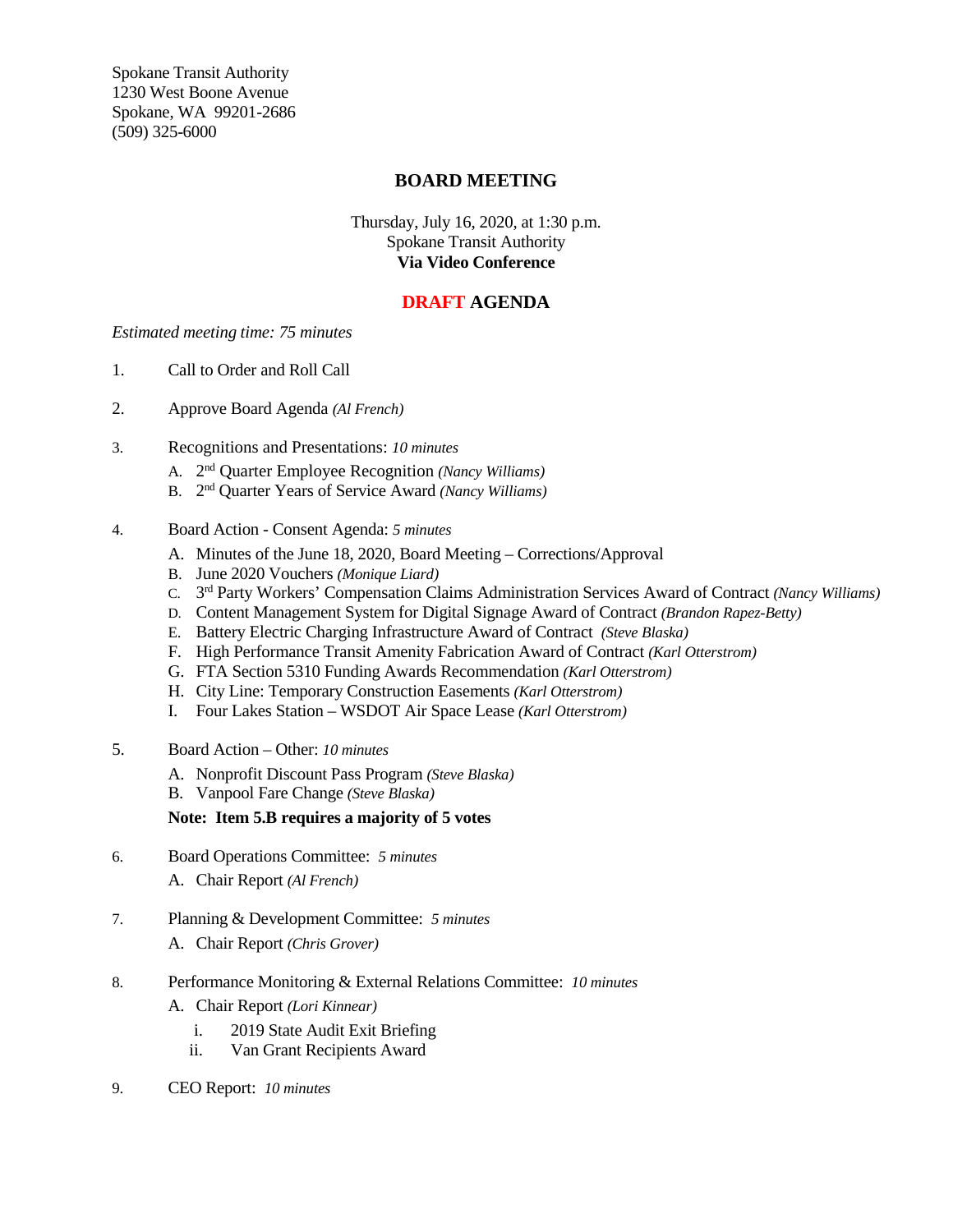STA Board Meeting Agenda July 16, 2020 Page 2

#### 10. Board Information *– no action or discussion*

- A. Committee Minutes
- B. June 2020 Sales Tax Revenue *(Monique Liard)*
- C. May 2020 Financial Results Summary *(Monique Liard)*
- D. May 2020 Operating Indicators *(Steve Blaska)*
- E. System Performance Report *(Karl Otterstrom)*
- F. Connect Spokane Update *(Karl Otterstrom)*
- 11. Executive Session *(McAloon Law PLLC): 15 minutes*
- 12. New Business
- 13. Board Members' Expressions
- 14. Adjourn

|--|

| Saturday, July 20, 2020 | $4:00$ p.m.  |
|-------------------------|--------------|
| Monday, July 22, 2020   | $10:00$ a.m. |
| Tuesday, July 23, 2020  | $8:00$ p.m.  |

Next Committee Meetings\* (STA Conference Rooms, West Boone Avenue, Spokane, Washington):

| Planning & Development                      | Sept. 2, 2020, 10:00 a.m. (Southside) 1229 West Boone |
|---------------------------------------------|-------------------------------------------------------|
| Performance Monitoring & External Relations | Sept. 2, 2020, 1:30 p.m. (Southside) 1229 West Boone  |
| <b>Board Operations</b>                     | Sept. 9, 2020, 1:30 p.m. (Northside) 1230 West Boone  |

Next Board Meeting:

Thursday, September 17, 2020, 1:30 p.m., STA Boardroom, 1229 West Boone Avenue, Spokane, Washington.

### **\*There are no Committee or Board meetings in August.**

Agendas of regular Committee and Board meetings are posted the Friday afternoon preceding each meeting on STA's website: [www.spokanetransit.com.](http://www.spokanetransit.com/) A video of the Board meeting may be viewed on the website the week after the meeting. Discussions concerning matters to be brought to the Board are held in Committee meetings. The public is welcome to attend and participate. Anyone wishing to address the Board of Directors on a specific subject at a Board meeting may do so by submitting written comments to the STA Chair of the Board (1230 West Boone Avenue, Spokane, WA 99201-2686) 24 hours prior to the Board meeting. Mail addressed to the Board of Directors will be distributed by STA at its next meeting. Mail addressed to a named Board Member will be forwarded to the Board Member, unopened. Spokane Transit assures nondiscrimination in accordance with Title VI of the Civil Rights Act of 1964. For more information, see [www.spokanetransit.com.](http://www.spokanetransit.com/) Upon request, alternative formats of this information will be produced for people who are disabled. The meeting facility is accessible for people using wheelchairs. For other accommodations, please call 325-6094 (TTY Relay 711) at least forty-eight (48) hours in advance.